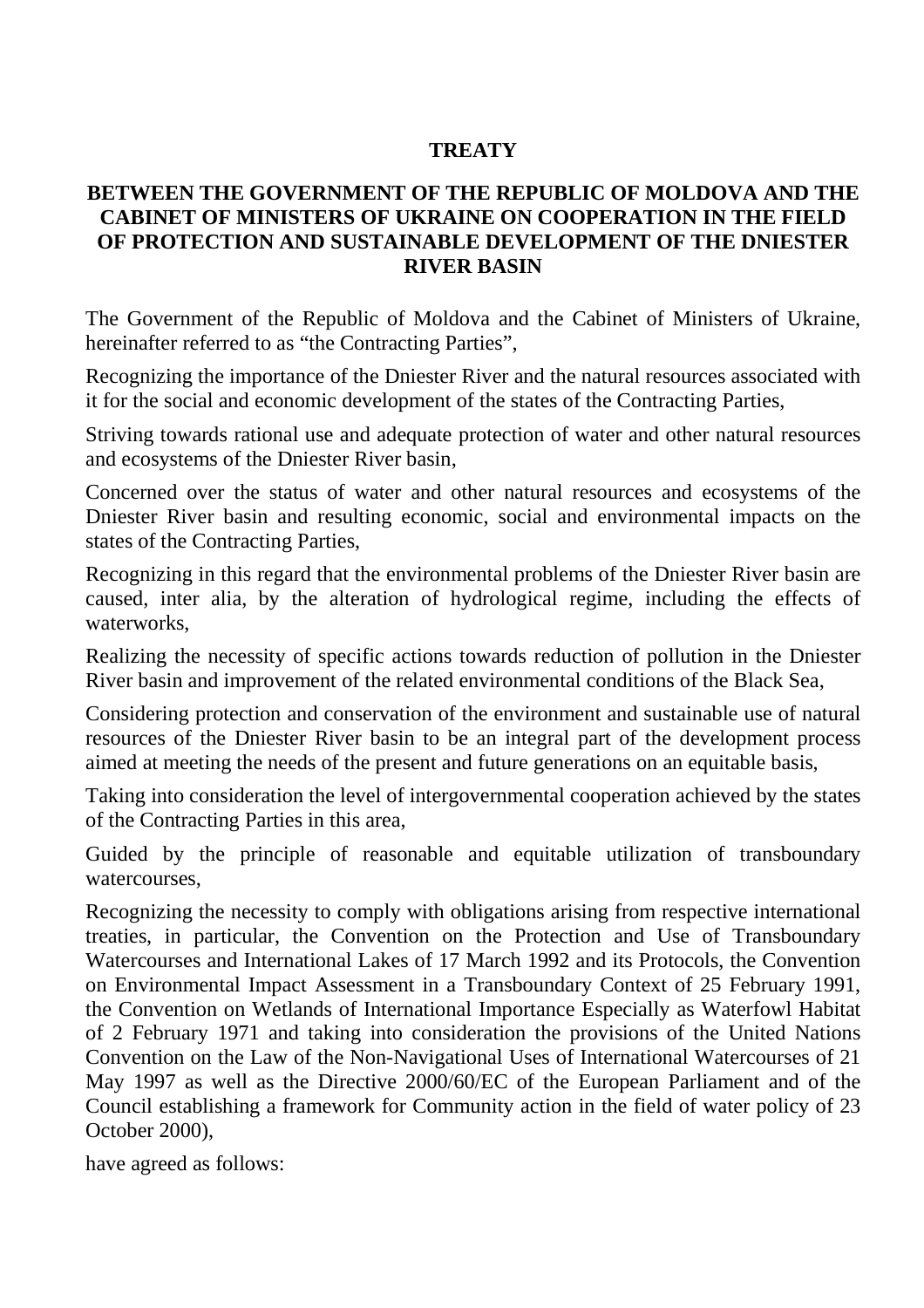# **I. General Provisions Article 1 Objective of the Treaty**

- 1. The objective of the present Treaty is to establish legal and institutional foundations for cooperation towards achieving rational and environmentally sound use and protection of water and other natural resources and ecosystems of the Dniester River basin in the interests of population and sustainable development of the states of the Contracting Parties.
- 2. In particular, the Contracting Parties shall cooperate in implementation of the following tasks:
	- a) development of sustainable water use based on the principles of rational utilization and protection of water and other natural resources and ecosystems of the Dniester River basin;
	- b) considerable reduction of pollution of the Dniester River basin and the Black Sea, accordingly;
	- c) prevention of deterioration and rehabilitation of ecosystems as well as conservation of biodiversity in the Dniester River basin;
	- d) prevention and mitigation of adverse water impacts caused by natural and anthropogenic factors.

## **Article 2 Scope of the Treaty**

- 1. The present Treaty shall apply to the Dniester River basin, including surface waters and related groundwaters within the territory of the states of the Contracting Parties.
- 2. The present Treaty shall apply to uses of waters of the Dniester River basin for purposes other than navigation and to measures of protection, preservation and management of water and other natural resources and ecosystems of the Dniester River basin related to those uses.
- 3. The uses of the Dniester River basin for navigation shall not be within the scope of the present Treaty except insofar as other uses affect navigation or are affected by navigation.

# **Article 3 Definitions**

For the purposes of the present Treaty:

"Dniester River basin" means the part of the drainage basin of the Dniester River located within the territory of the states of the Contracting Parties;

"Drainage basin of the Dniester River" means the catchment area of the Dniester River system representing the body of surface waters and related groundwaters;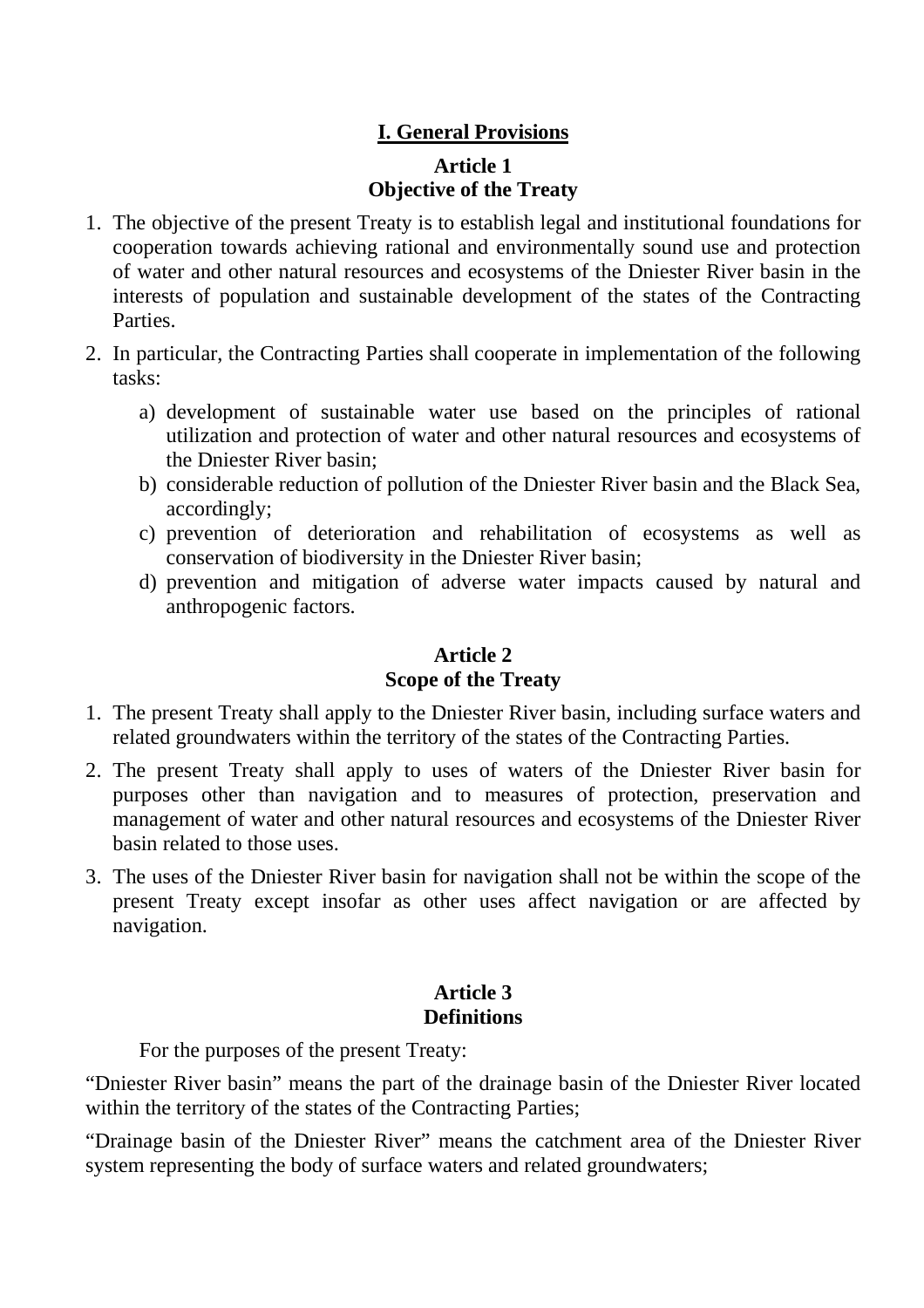"Aquatic biological resources" means the totality of aquatic organisms (hydrobionts) whose life is constantly or on certain stages of development impossible without remaining in water;

"Best available technology" (BAT) and "best environmental practices" (BEP) means the technology and practices of environmental control as defined according to Annex IV to the present Treaty;

"Emissions" means any type of discharges and emissions, effluents or releases of pollutants into water, air or soil;

"Emission controls" means controls requiring a specific emission limitation, for instance an emission limit value, or otherwise specifying limits or conditions on the effects, nature or other characteristics of an emission or operating conditions which affect emissions;

"Emission limit values" means the mass, expressed in terms of certain specific parameters, concentration or level of an emission, which may not be exceeded during any one or more periods of time;

"Environmental quality standard" means the concentration of a particular substance or group of substances in certain components of the environment, such as water, sediment or biota, which should not be exceeded in order to protect human health and the environment;

"Transboundary impact" means any significant adverse effect on the environment resulting from a change in the conditions of waters of the Dniester River basin caused by a human activity, the physical origin of which is situated wholly or in part within an area under the jurisdiction of a Contracting Party, within an area under the jurisdiction of another Contracting Party. Such effects on the environment include effects on human health and safety, flora, fauna, soil, air, water, climate, landscape, ecosystems and historical monuments or other physical structures or the interaction among these factors; they also include effects on the cultural heritage or social and economic conditions resulting from alterations of those factors;

"Emergency" means conditions resulting from an accident, natural or other disaster which have caused or likely to cause loss of human life, injury, damage to human welfare, as well as significant material losses or significant harm to the environment.

# **II. Principles and Areas of Cooperation**

#### **Article 4 Principles of cooperation**

- 1. The Contracting Parties shall cooperate on the basis of the universally recognized principles of international law.
- 2. The Contracting Parties shall, *inter alia*, undertake:
	- a) to utilize water resources of the Dniester River basin in an equitable and reasonable manner with a view to attaining sustainable utilization thereof and benefits therefrom consistent with adequate protection of waters of the Dniester River basin;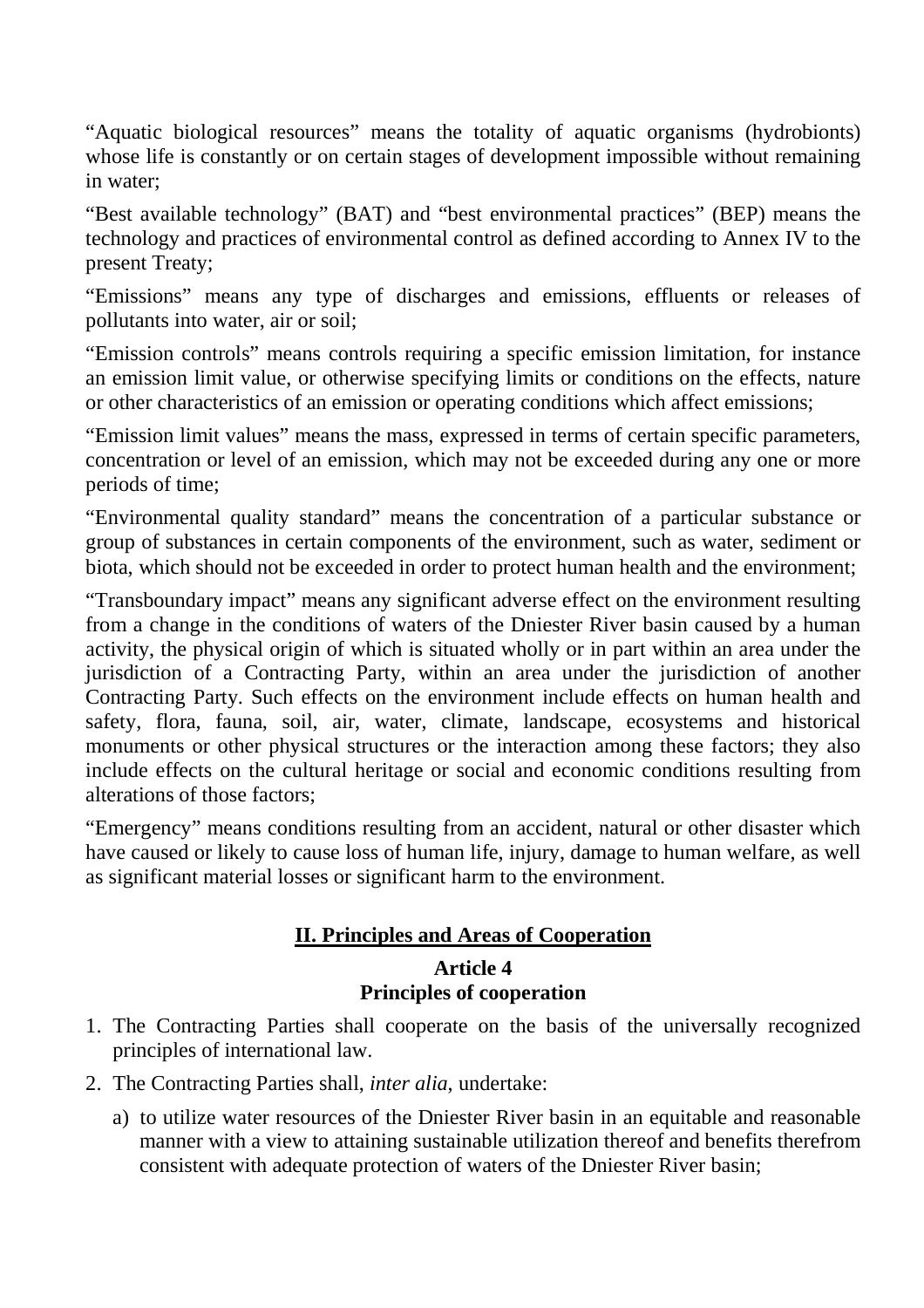- b) to strive to ensure the human right to a decent environment and access to clean drinking water;
- c) to apply the precautionary principle, by virtue of which where there are threats of serious or irreversible damage to environment or human health, lack of full scientific certainty shall not be used as a reason for postponing cost-effective measures to prevent such degradation;
- d) to apply in their national legislation the polluter pays principle, by virtue of which costs of pollution prevention, control and reduction measures shall be borne by the polluter;
- e) to protect, utilize and manage water and other natural resources and ecosystems based on the integrated approach and in such a manner that the needs of the present generation are met without compromising the ability of future generations to meet their own needs.
- 3. The Contracting Parties shall assume that no use of water resources of the Dniester River basin enjoys inherent priority over other uses. In the event of a conflict between uses it shall be resolved with reference to all relevant geographic, hydrographic, hydrologic, climatic, environmental and demographic factors together, as well as the social and economic needs of the states of the Contracting Parties, with special regard being given to the requirements of vital human needs and the needs of ecosystems in ample water supply.

# **Article 5 Areas of cooperation**

In order to achieve the objective of the present Treaty, the Contracting Parties shall:

- a) develop and implement joint and coordinated Dniester River basin management plans, projects and measures for utilization, protection and rehabilitation of water and other natural resources and ecosystems of the Dniester River basin;
- b) cooperate in scientific research, development of guiding principles, standards and norms, methods of evaluation and classification of water quality and pollution sources, in the development and implementation of monitoring programs, creation of joint information systems, unified methods and inter-calibration of laboratory analysis methods;
- c) implement, where appropriate, joint water management and water protection measures;
- d) cooperate in the development and implementation of the best water protection and water preservation technologies, as well as in the application of pollution prevention practices and increasing effectiveness of wastewater treatment installations;
- e) cooperate in the protection and reproduction of aquatic biological resources of the Dniester River basin, in conservation and restoration of biodiversity, ecosystems, landscapes and wildlife habitats;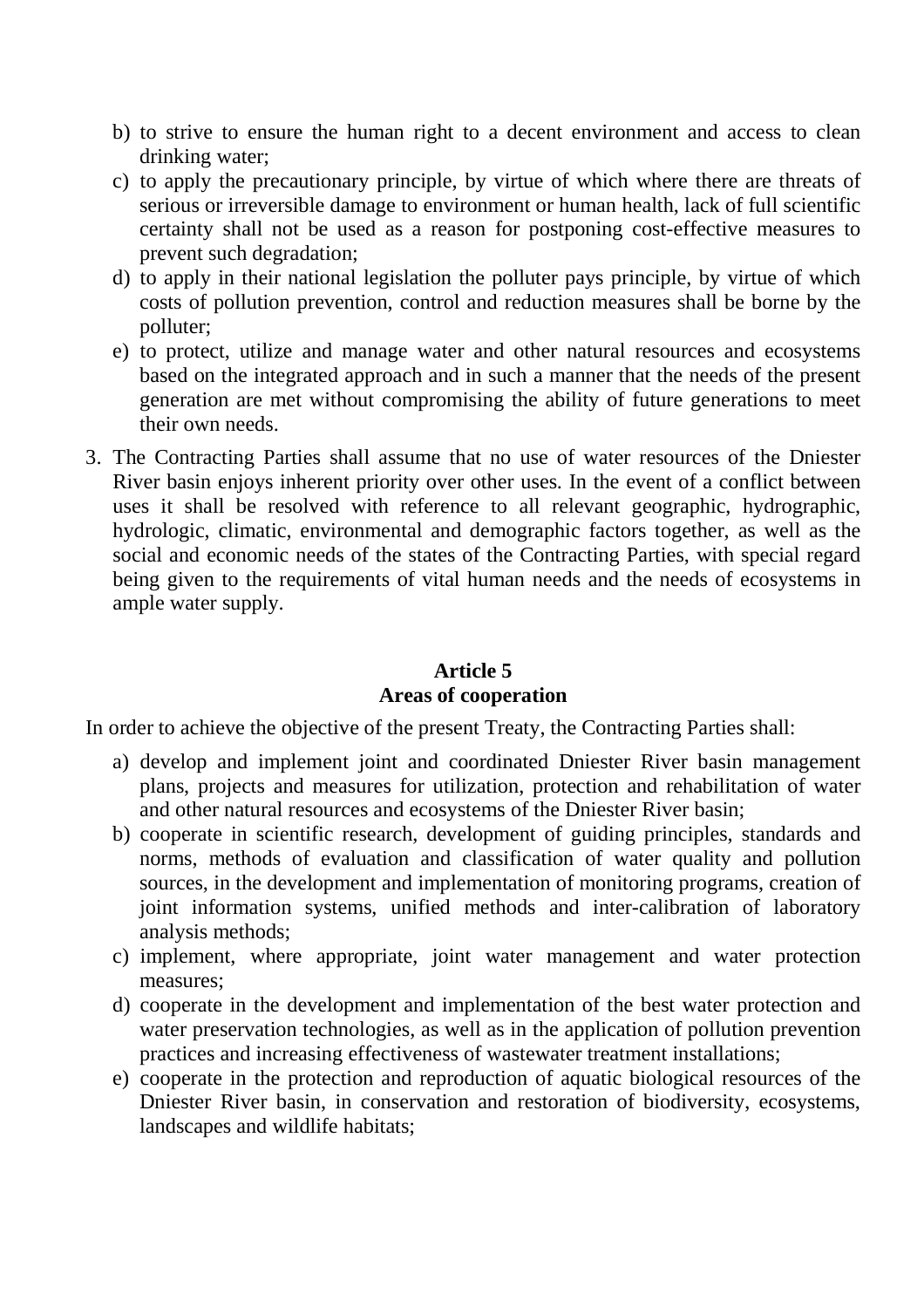- f) engage in regular exchange of hydrologic, hydrochemical, hydrobiologic, meteorological, environmental and sanitary-hygienic data and information, as well as respective forecasts;
- g) interact in the field of early warning and in providing assistance in cases of emergency;
- h) inform the public on the status of water and other natural resources and ecosystems of the Dniester River basin, measures taken or planned to prevent, control or reduce any transboundary impact, as well as involve the public in resolving matters to which the present Treaty relates;
- i) encourage cooperation in the use and protection of water and other natural resources and ecosystems of the Dniester River basin between public authorities and local selfgovernance bodies, institutions, undertakings and non-governmental organizations;
- j) coordinate efforts to involve international organizations and third countries in providing environmental, technical and economic assistance to achieve the objective of the present Treaty.

### **Article 6 Measures to implement the Treaty provisions**

- 1. To implement the present Treaty, the Contracting Parties shall adopt national and/or international Dniester River basin management plans, action plans, schemes and programs aimed at achieving sustainable water use, control of water pollution, prevention of adverse impacts of water, prevention and elimination of consequences of emergencies, protection of biodiversity, as well as conservation and rational use of aquatic biological resources.
- 2. Each Contracting Party in accordance with the national legislation and international obligations of its state shall assist administrative-territorial units and territorial communities within its part of the Dniester River basin in implementing measures foreseen by the Dniester River basin management plans, as well as appropriate action plans, schemes and programs, referred to in paragraph 1 of the present Article.
- 3. Provisions of the present Treaty shall not affect the right of each Contracting Party to apply within its state territory more stringent measures than those provided for in the present Treaty.
- 4. In order to achieve the objective of the present Treaty, the Contracting Parties shall establish the Commission on Sustainable Use and Protection of the Dniester River basin, hereinafter referred to as "the Commission".
- 5. Each Contracting Party shall designate a national body, authorized to coordinate implementation of provisions of the present Treaty within its state territory or under its jurisdiction and represent it in its relations with the other Contracting Party. The Contracting Parties shall notify each other by diplomatic channels about the national bodies authorized to implement provisions of the present Treaty.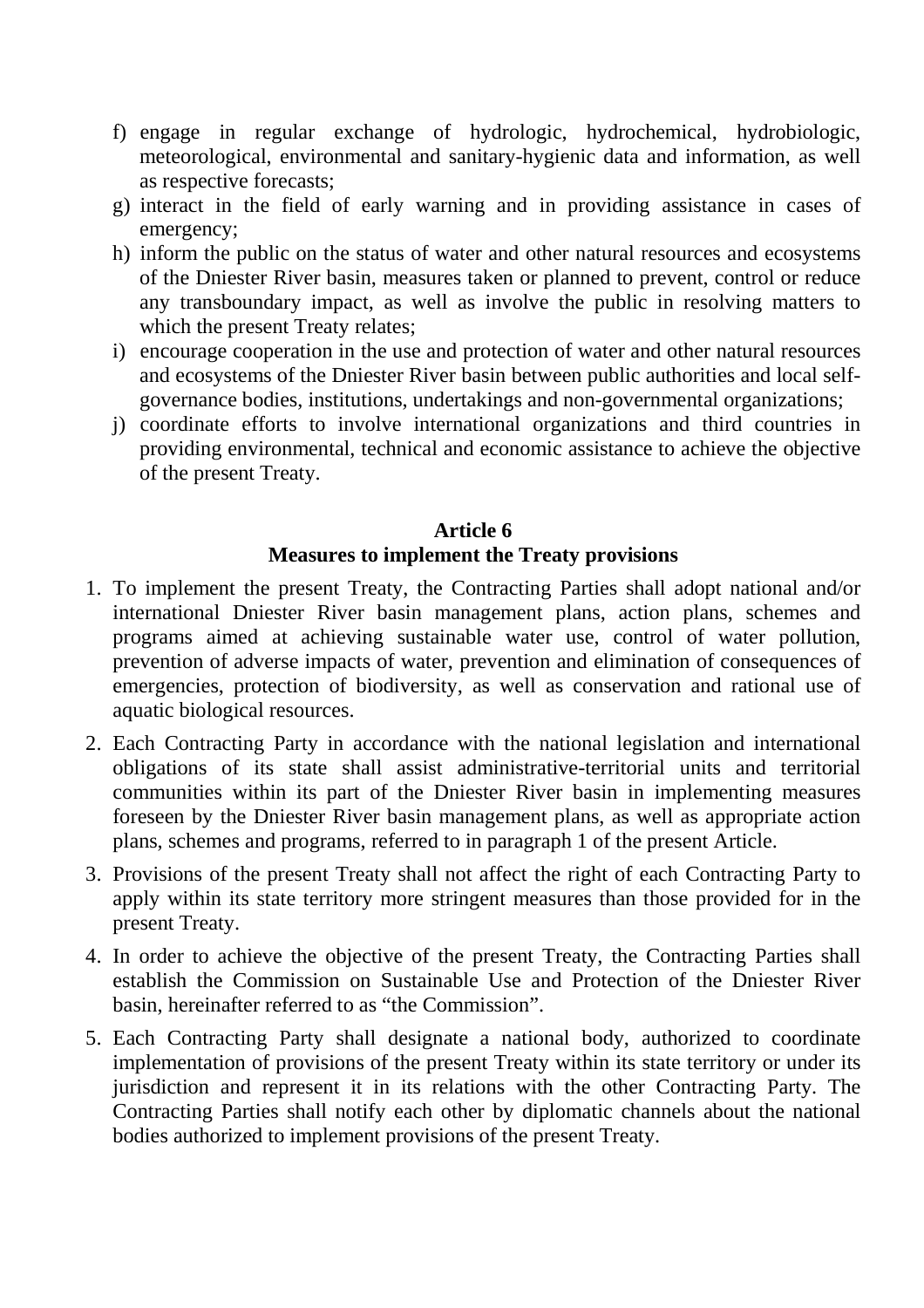### **Article 7 Coordinated guidelines and standards**

- 1. The Contracting Parties shall develop and step-by step implement, where appropriate, in cooperation with competent international organizations and bodies, or on the basis of recognized international standards, coordinated guidelines and, as the case may be, standards and criteria for protection, use and management of water and other natural resources and ecosystems of the Dniester River basin.
- 2. The Contracting Parties shall establish and periodically revise coordinated environment quality standards of the Dniester River basin, as well as plans of measures aimed at prevention, control, reduction or elimination, as the case may be, of water pollution.

## **Article 8 Prevention and control of water pollution**

- 1. In order to achieve and maintain good status of water and other natural resources and ecosystems of the Dniester River basin and to prevent transboundary impact the Contracting Parties shall:
	- a) individually and, where appropriate, jointly, take measures to prevent, control, reduce or eliminate pollution of waters of the Dniester River basin;
	- b) refrain from actions likely to cause deterioration of hydrologic and hydrochemical regime, as well as hydrobiological status of waters of the Dniester River basin and the status of related ecosystems;
	- c) take measures to prevent or mitigate adverse water impacts, including floods, flash floods, ice conditions, siltation, erosion, as well as water-related disease.
- 2. The Contracting Parties shall enter into consultations with a view to coordinate mutually agreeable measures and methods of prevention, control, reduction and elimination of pollution, such as:
	- a) adoption of water quality objectives and criteria;
	- b) identification of means and methods to address pollution from point and diffuse sources;
	- c) establishment of lists of substances the introduction of which into waters of the Dniester River basin shall be prohibited, controlled, investigated or monitored.
- 3. The Contracting Parties shall take measures with regard to activities and pollutants listed in Annex I to the present Treaty by means of a step-by-step development, adoption and implementation of:
	- a) measures to control emissions, including introduction of limit values for emissions and environmental quality standards, establishment of prior licensing procedures for emissions and management methods based on factors stipulated in Annex I to the present Treaty;
	- b) coordinated plans for achieving emission limit values, management methods and measures.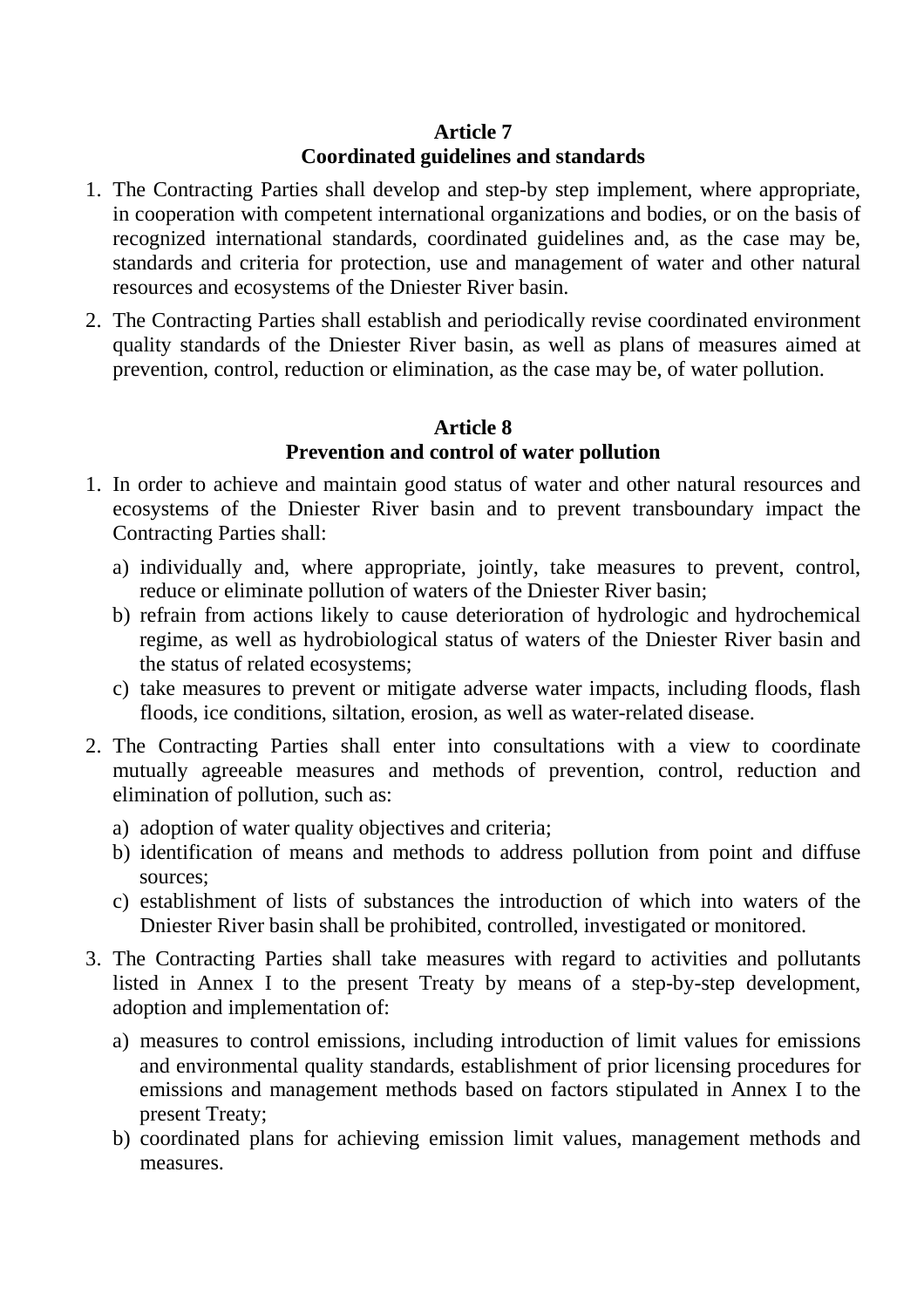- 4. The Contracting Parties shall utilize or facilitate utilization and exchange of BAT and BEP, including environmentally cleaner production, taking into account social, economic, and technological conditions and criteria listed in Annex IV to the present Treaty.
- 5. Emissions from point sources shall require prior licensing and shall be regulated by competent national authorities of the Contracting Parties taking into account provisions of Annex III to the present Treaty and relevant decisions and recommendations of the Commission.
- 6. Pollution control from diffuse sources, primarily from agriculture and forestry, shall be based on BEP taking into account provisions of Annex II to the present Treaty and relevant decisions and recommendations of the Commission.

#### **Article 9 Distribution of water resources**

- 1. Distribution of water resources of the Dniester River basin between the Contracting Parties, where appropriate, shall be subject to the agreement between the Contracting Parties under the Commission.
- 2. The Contracting Parties shall ensure compliance with regime and conditions of water distribution, with priority regard being given to ecological flow releases to meet the requirements of ecosystem needs. The volume and timing of such releases shall be agreed upon by the Contracting Parties under the Commission.

# **Article 10 Water flow regulation**

- 1. The Contracting Parties shall cooperate in regulating water flow in the Dniester River basin and in implementing activities aimed at significant alteration, variation or other management of the water flow of the Dniester River basin waters which are transboundary in nature.
- 2. The Contracting Parties shall participate on a mutually beneficial basis in construction and maintenance of installations required to regulate water flow, which they may agree to build.

## **Article 11 Installations**

- 1. The Contracting Parties shall, within their respective parts of Dniester River basin, ensure protection and maintenance in appropriate technical conditions of hydraulic, water protection and flood control facilities and other installations.
- 2. The Contracting Parties shall, at the request of any of them, enter into consultations regarding: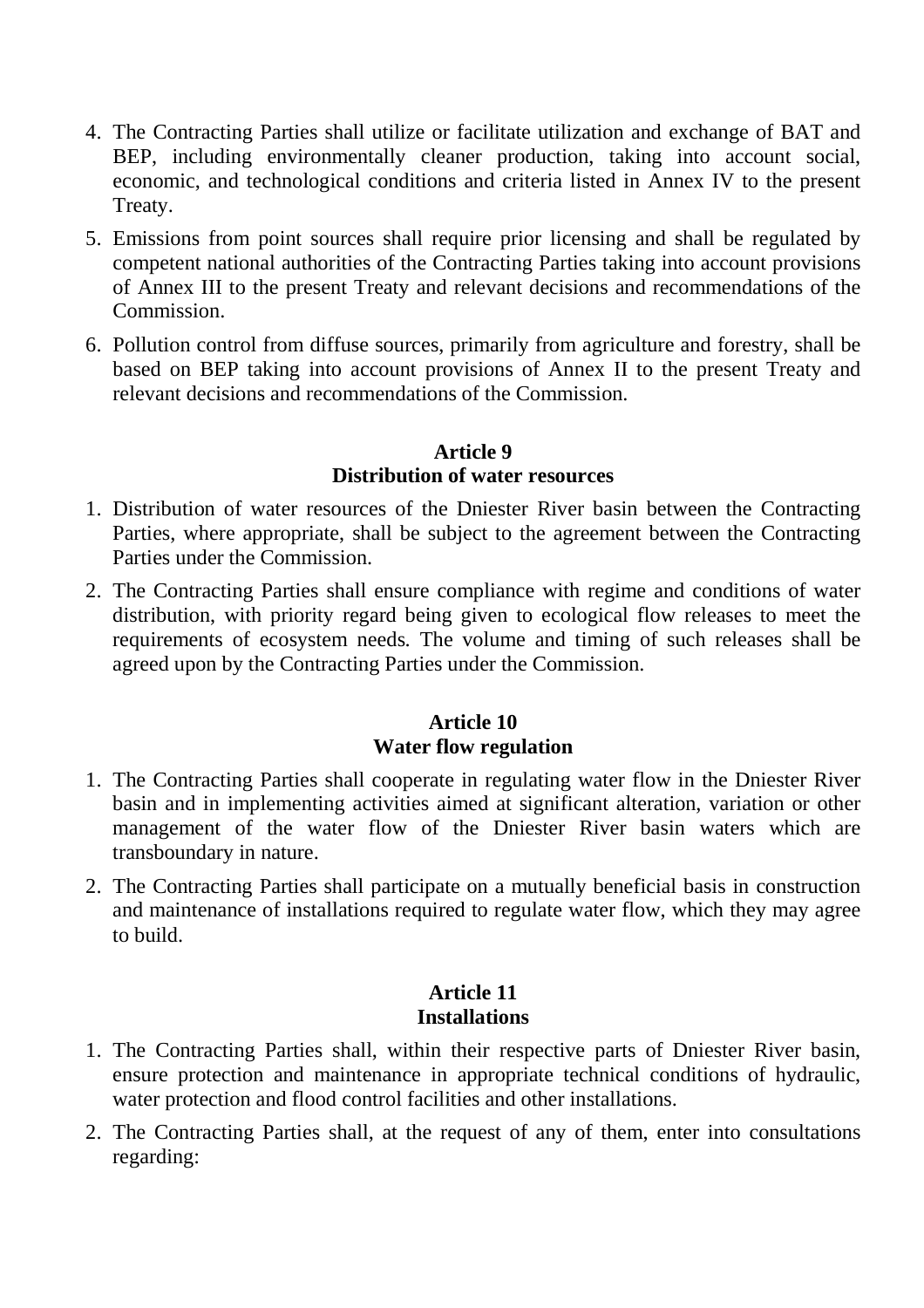- a) safe operation and maintenance of facilities and other installations related to the Dniester River basin;
- b) protection of facilities and other installations from intentional or negligent acts or natural forces.

#### **Article 12 Conservation and use of aquatic biological resources**

- 1. The Contracting Parties shall develop, coordinate and implement measures on inventory, rational use, conservation and reproduction of aquatic biological resources of the Dniester River basin in accordance with provisions of Annex V to the present Treaty.
- 2. The Contracting Parties shall take every measure to prevent introduction of alien species in the Dniester River basin likely to cause detrimental effects on the ecosystem of the Dniester River basin.
- 3. The Contracting Parties shall take measures to eliminate artificial obstacles to natural fish migration, mitigate adverse impact of household activity on water and wetland ecosystems.

## **Article 13 Protected areas**

- 1. The Contracting Parties shall individually or, where appropriate, jointly establish a network of protected natural areas within the Dniester River basin, as well as maintain a register of such areas.
- 2. The Contracting Parties shall designate areas which comply with criteria applicable to wetlands of international importance, maintain a register of such areas and ensure their protection and sustainable use, including on a transboundary basis.
- 3. Each Contracting Party shall implement within its part of the Dniester River basin, including in the framework of joint programs, specific measures to improve the status of the catchment area, including:
	- a) expansion of the area and quality of forest plantations and protected areas;
	- b) implementation of erosion control measures;
	- c) establishment and enforcement of the utilization regime of water protection zones;
	- d) conservation of natural landscapes and ecosystems.

4. The Contracting Parties shall take every measure to protect migratory species of birds and mammals related to the Dniester River basin, implement measures to develop and establish elements of the pan-European ecological network in the Dniester River basin.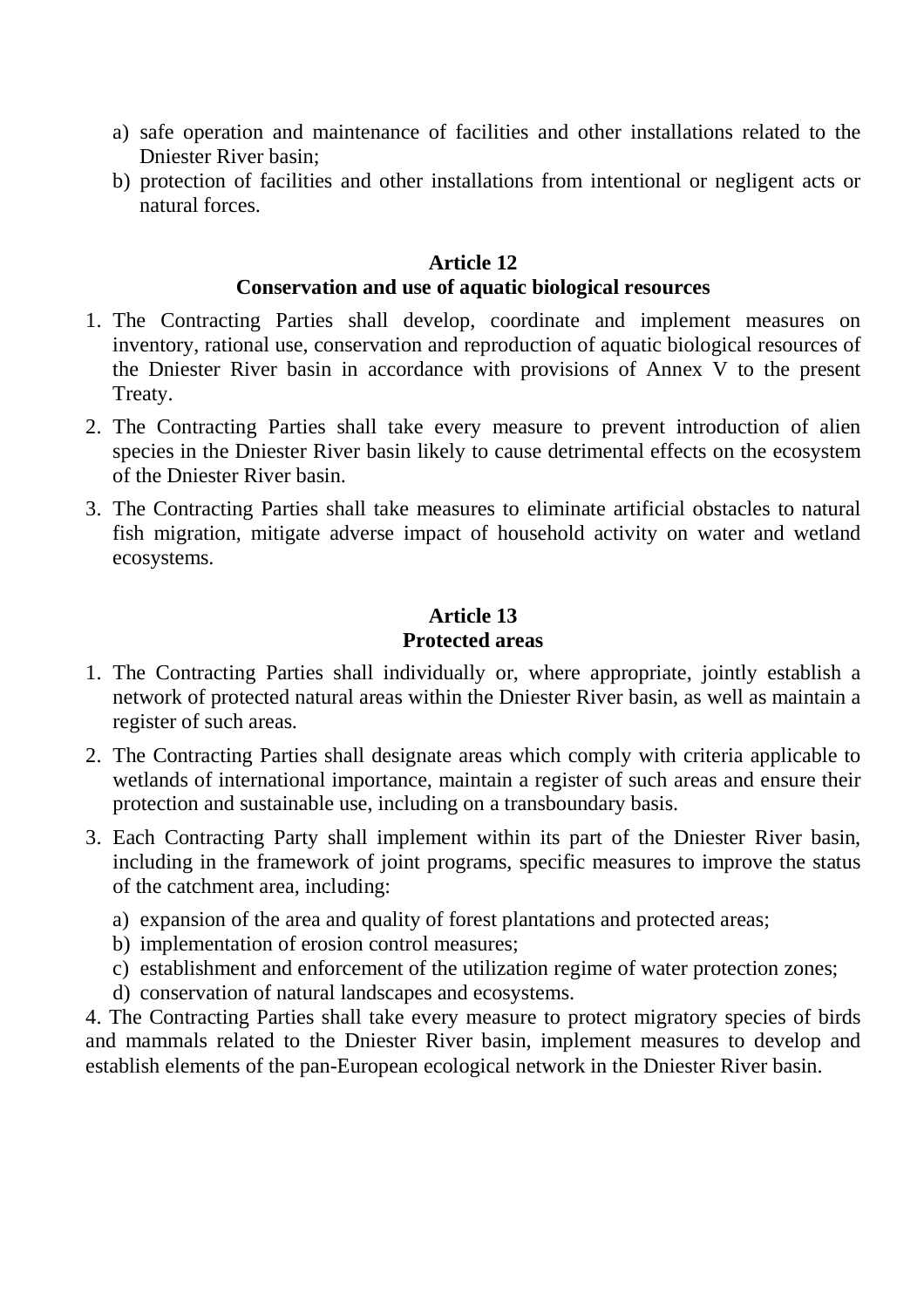### **Article 14**

## **Protection and conservation of the marine environment of the Black Sea**

The Contracting Parties shall, where appropriate, in cooperation with other states and competent international organizations and bodies, individually or jointly take measures required for protection and conservation of the marine environment of the Black Sea from pollution, taking into account applicable international norms and standards.

## **Article 15 Emergencies**

- 1. The Contracting Parties shall cooperate in prevention and elimination of effects of emergencies, including by way of setting up early warning systems and implementation of joint measures.
- 2. In the event of an emergency, likely to cause transboundary impact, or a threat thereof, the Contracting Parties shall:
	- a) notify each other without delay;
	- b) cooperate, where appropriate, in its prompt analysis and development forecasts;
	- c) upon request of any Contracting Party concerned provide practicable assistance in prevention, mitigation and elimination of effects of such an emergency.

### **Article 16**

### **Monitoring and environmental performance review**

- 1. In order to obtain regular information on the status of the Dniester River basin, the Contracting Parties shall carry out monitoring on coordinated programs. The monitoring data shall be made freely accessible to the Contracting Parties, which shall exchange it according to the coordinated procedure.
- 2. The Contracting Parties shall, at regular intervals, carry out individual and, where appropriate, joint assessments of the conditions of water and other natural resources and ecosystems of the Dniester River basin, as well as the effectiveness of measures taken for the prevention, control and reduction of transboundary impact. The results of these assessments shall be made available to the public in a timely manner.
- 3. Each Contracting Party shall, on the basis of reciprocity, ensure access of specially authorized persons to the coordinated joint water sampling stations.

### **Article 17**

### **Environmental impact assessment in a transboundary context**

The Contracting Parties shall carry out environmental impact assessment in a transboundary context on the grounds of and in accordance with the procedure established by provisions of the Convention on Environmental Impact Assessment in a Transboundary Context of 25 February 1991 (Espoo Convention).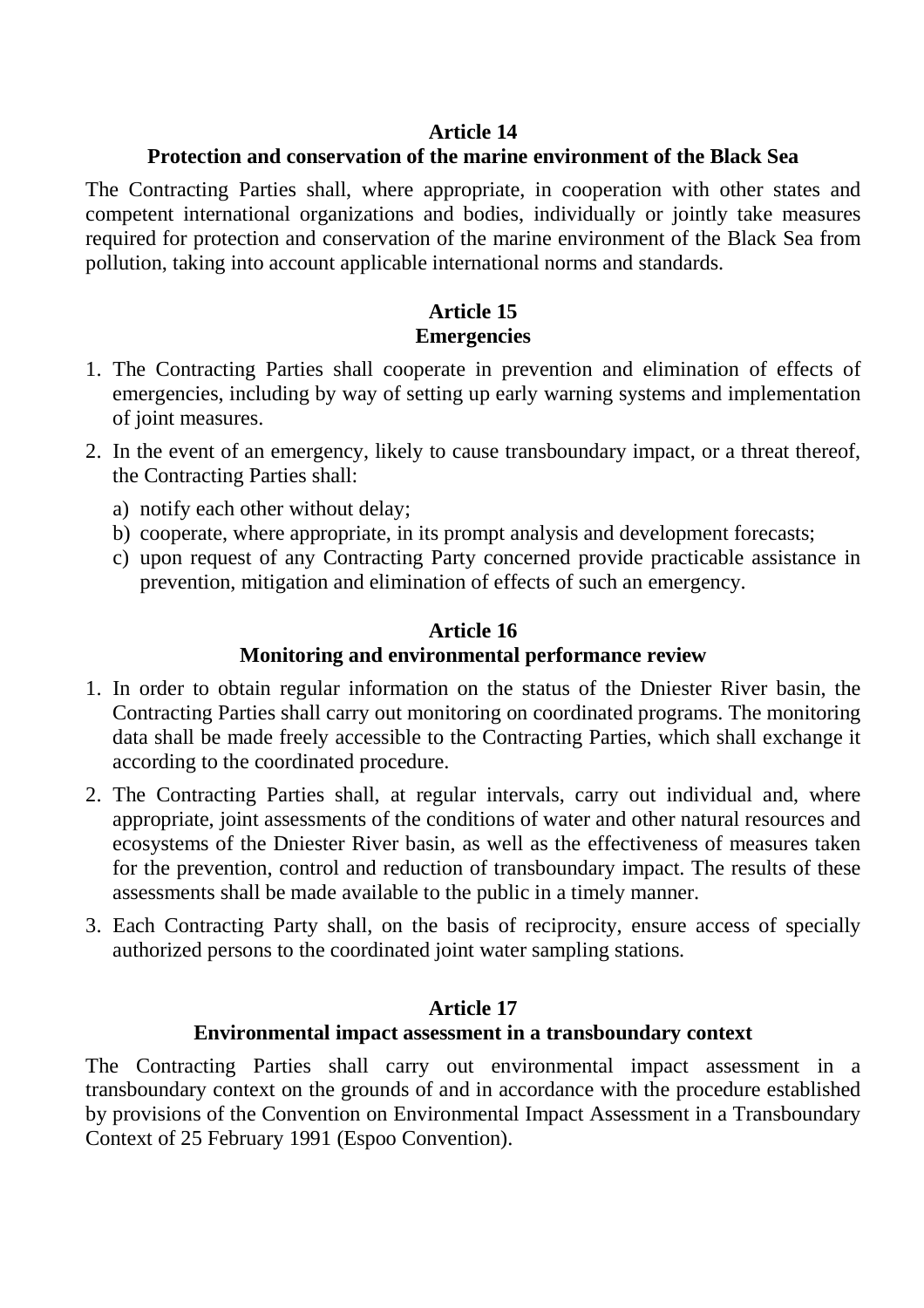#### **Article 18 Exchange of data and information**

- 1. The Contracting Parties shall, on a regular basis, exchange and provide the Commission with the reasonably available data and information on the status of waters of the Dniester River basin, in particular data and information of hydrological, hydrochemical, hydrobiological, meteorological, ecological and sanitary-hygienic nature, as well as related forecasts.
- 2. If a Contracting Party is requested by the other Contracting Party to provide data or information that is not reasonably available, the former shall make every effort to comply with the request but may condition its compliance upon the payment, by the requesting Contracting Party, of reasonable charges for collecting and, where appropriate, processing such data or information.

### **Article 19 Scientific and technical cooperation**

The Contracting Parties shall cooperate, including by way of development and implementation of joint scientific research programs and projects involving specialists from the states of both Contracting Parties and other experts, exchange of experience and technologies, regular exchange of scientific and technical information and publications, provision of information on the legislative and other normative acts, as well as other measures in the field of management of water and other natural resources and ecosystems of the Dniester River basin.

#### **Article 20 Interregional transboundary cooperation**

The Contracting Parties, in accordance with international obligations of their states, shall facilitate cooperation between bordering administrative territorial units within the Dniester River basin, including by way of establishing transboundary institutions of such cooperation and establishing partnerships between them and similar institutions in other transboundary river basins.

#### **Article 21 Public participation**

- 1. Each Contracting Party shall, in accordance with the national legislation of its state, ensure public access to information on the status of the Dniester River basin and public participation in decision-making related to protection and sustainable development of the Dniester basin, as well as to projects likely to have significant impact on the status of water and other natural resources and ecosystems. Such access includes informing the public and providing information on its request.
- 2. Public participation in decision-making related to protection and sustainable development of the Dniester River basin shall imply informing the public concerned in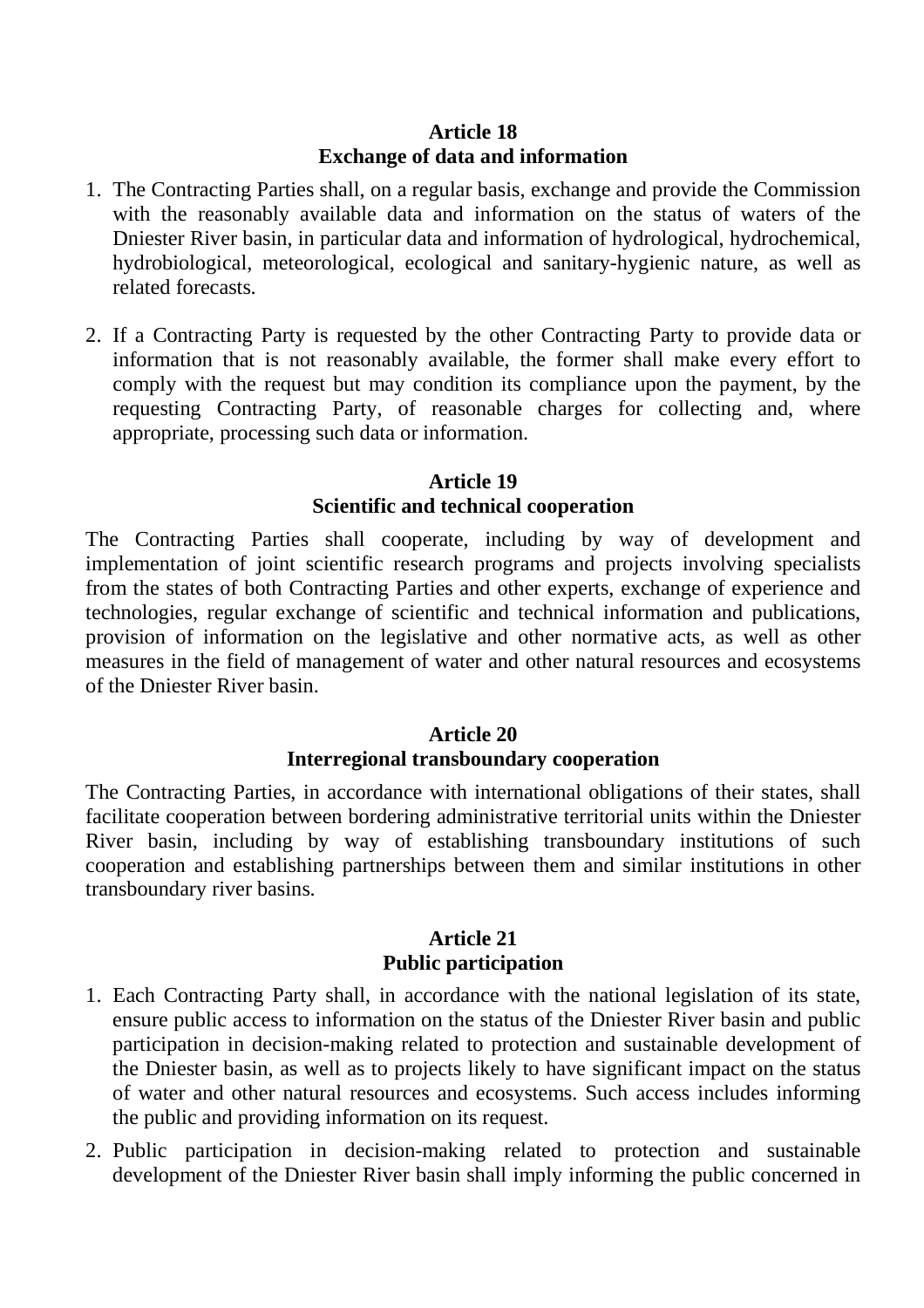an adequate, timely and effective manner of the proposed activity at the earliest stage of the decision-making procedure, providing opportunities to submit comments, information, analysis or opinions on the proposed activity and ensuring due account of the outcome of public participation in the relevant decision-making process.

3. The Contracting Parties shall facilitate public participation in activities related to implementation of the present Treaty, including activities of the Commission.

### **Article 22 Liability and compensation for damage**

- 1. The Contracting Parties shall be responsible for good faith compliance with their obligations under the present Treaty.
- 2. Each Contracting Party shall, in utilizing water and other natural resources and ecosystems of the Dniester River basin on the territory of its state, take all appropriate measures to prevent the causing of harm to the state of another Contracting Party.
- 3. Where harm is caused to the state of a Contracting Party, the state of the Contracting Party whose use causes such harm shall, in the absence of agreement to such use, take all appropriate measures, in consultation with the affected Contracting Party and on the basis of coordinated procedures for assessing damages, to eliminate or mitigate such harm and, where appropriate, to discuss the question of compensation.

#### **Article 23 Non-discrimination**

- 1. Where natural or juridical persons of the state of a Contracting Party have suffered transboundary harm as a result of activities related to utilizing water and other natural resources and ecosystems of the Dniester River basin in the territory of the state of another Contracting Party, the Contracting Parties shall not discriminate on the basis of nationality or residence or place where the injury occurred, in granting to such persons, in accordance with their state national legislation, access to judicial or other procedures, or a right to claim compensation or other relief in respect of harm caused by such activities carried on in its state territory.
- 2. Procedures and amount of compensation to natural or juridical persons for the harm caused by transboundary impact under paragraph 1 of the present article, shall be established in accordance with applicable legislation of the states of the Contracting Parties.

# **Article 24 Financing**

The Contracting Parties, taking into account their economic capacities, shall provide financial resources required for the development and implementation of plans, programs,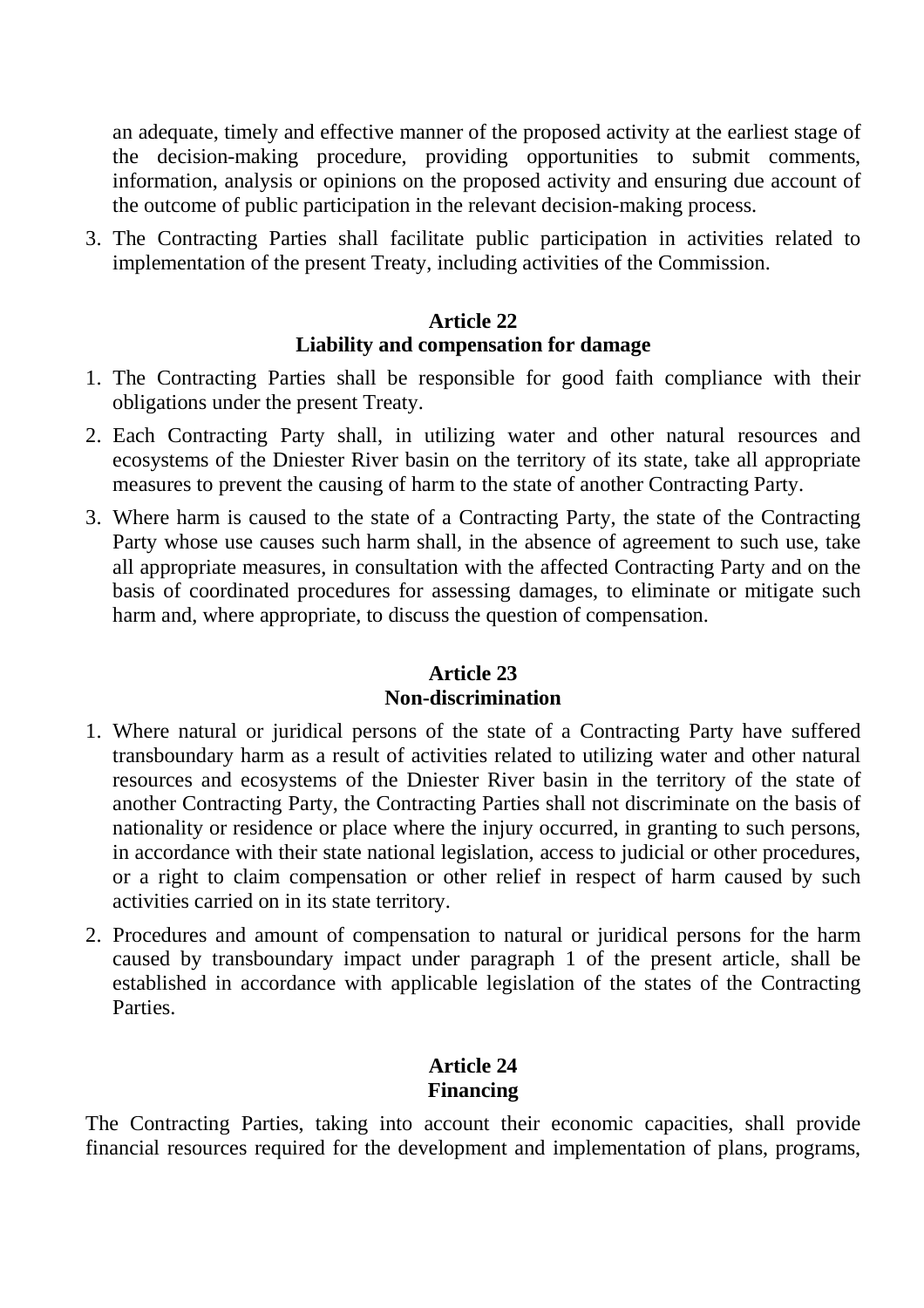and measures aimed at achieving the objective of the present Treaty. To that effect, the Contracting Parties shall:

- a) allocate, in accordance with their capacities, internal financial resources;
- b) strive to attract resources from bilateral and multilateral sources and financial vehicles, including grants and loans;
- c) use innovative methods and incentives for attracting and channelling resources, including those from funds, non-governmental and other organizations, as well as seek additional funds or other forms of assistance.

## **Article 25 Settlement of collisions and disputes**

- 1. Collisions or disputes arising from the use and protection of water and other natural resources and ecosystems of the Dniester River basin may be brought by any of the Contracting Parties before the Commission which shall study relevant facts and circumstances and seek a settlement. The Commission shall submit to the Contracting Parties its findings and recommendations.
- 2. The disputes not resolved under the Commission as well as those concerning the interpretation of the present Treaty shall be settled by negotiation between the Contracting Parties.

# **III. Organizational Mechanism**

### **Article 26 Commission**

- 1. The Commission, referred to in article 6 of the present Treaty, shall be a body of the interstate cooperation of the Contracting Parties in the area of protection, sustainable use and development of the Dniester River basin.
- 2. The Commission shall be chaired by two co-chairpersons, appointed by the Contracting Parties and having equal powers. The Contracting Parties shall, within two months from the date of entry into force of the present Treaty, notify each other by diplomatic channels of the appointment of co-chairpersons of the Commission and the composition of their respective national parts of the Commission.
- 3. The Commission shall consist of representatives of competent central executive authorities of the Contracting Parties. Representatives of regional authorities, scientific institutions and organizations, as well as relevant non-governmental organizations may be included in the Commission.
- 4. The Plenipotentiaries of the Contracting Parties for implementation of the Agreement between the Government of the Republic of Moldova and the Government of Ukraine on Joint Use and Protection of Frontier Waters of 23 November 1994 shall, by their positions, be the first deputy co-chairpersons of the Commission and in the absence of the latter perform their functions.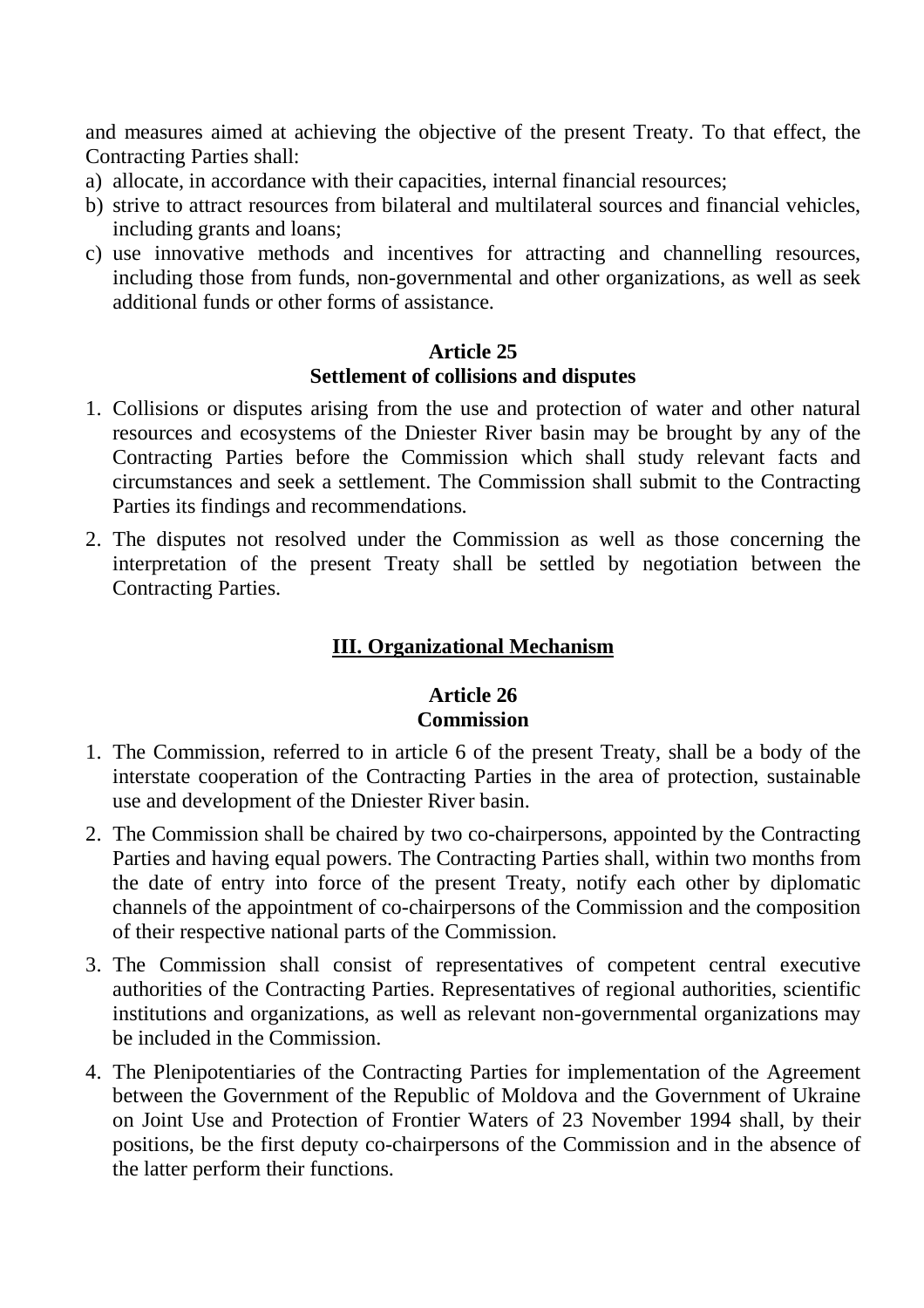- 5. The Commission shall be assisted in its functions by the standing Secretariat, composed of citizens of the states of both Contracting Parties. The structure, functions and procedures of the Secretariat shall be established by the Commission.
- 6. The Commission shall establish working bodies and enlist the services of experts.
- 7. The Commission shall adopt its rules of procedure regulating its operation.
- 8. The Commission shall meet at least once a year. The first meeting of the Commission shall be held within six months after the Contracting Parties notify each other of the appointment of co-chairpersons. If the need be, an extraordinary meeting shall be held on request of any Contracting Party in the location determined by the co-chairpersons.
- 9. Meetings of the Commission, its working bodies and experts shall be held by turns on the territory of the states of the Contracting Parties. The co-chairperson representing the Contracting Party on whose state territory the meeting is held shall preside over the meeting of the Commission.
- 10.The organizational expenses for meetings of the Commission or its working bodies shall be borne by the hosting Contracting Party. Expenses related to participation of representatives of each Contracting Party in the meetings of the Commission or its working bodies shall be borne by the respective Contracting Party.
- 11.The working language of the Commission shall be Russian.
- 12.Decisions of the Commission and its working bodies shall be adopted by consensus.
- 13.The Commission shall, within its competence, adopt decisions and recommendations which shall be to the utmost taken into account by competent authorities of the Contracting Parties in making decisions on matters to which the present Treaty relates.
- 14.The Contracting Parties shall notify the Commission through competent authorities about measures taken to implement decisions of the Commission, as well as any activities affecting or likely to affect the status of water and other natural resources and ecosystems of the Dniester River basin.

#### **Article 27 Competence of the Commission**

In order to achieve the objective of the present Treaty, the Commission shall:

- a) review the effectiveness of measures taken on the national and interstate level and the appropriateness of additional measures, including by means of developing recommendations and regulations;
- b) organize the development of joint and/or coordinated management plans for the Dniester River basin, action plans, schemes, programs and projects for the use, restoration and protection of water and other natural resources and ecosystems of the Dniester River basin, including measures to raise funds needed to implement planned activities;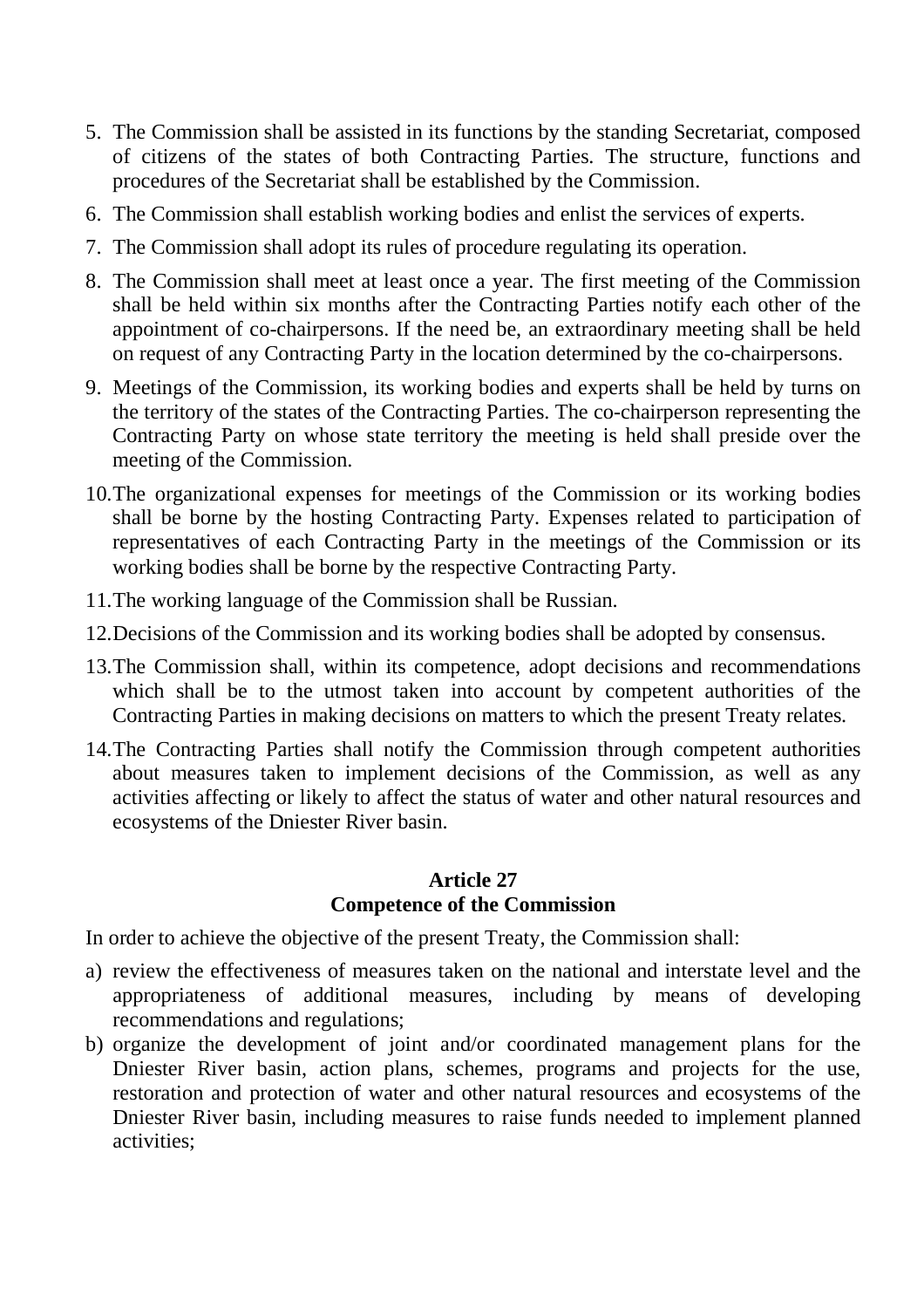- c) establish principles for the distribution of water resources of the Dniester River basin between the Contracting Parties;
- d) facilitate scientific and technical cooperation, exchange of information and experience between the Contracting Parties;
- e) take part in the development of plans, projects and programs of scientific research;
- f) develop coordinated or joint programs for monitoring the condition of water and other natural resources and ecosystems of the Dniester River basin, including the use of coordinated techniques, measurement systems, data processing and evaluation procedures;
- g) organize the development of environmental quality standards, make suggestions concerning measures to maintain existing or improving water quality, including plans for reduction of anthropogenic load;
- h) ensure exchange of information on existing and planned uses of water and relevant installations likely to cause transboundary impact;
- i) contribute to the establishment and maintaining of a database containing information of hydrological, hydrochemical, hydrobiological, meteorological, ecological and sanitaryhygienic nature, and determine access conditions to it;
- j) develop proposals on the improvement of legislation of the states of the Contracting Parties on matters to which the present Treaty relates;
- k) organize exchange of current and operative information on the condition of water and other natural resources and ecosystems of the Dniester River basin using compatible information systems and prepare reports on the status of the Dniester River basin;
- l) develop suggestions on joint emergency procedures;
- m) inform the public on the status of water and other natural resources and ecosystems of the Dniester River basin, and on activities aimed at achieving the objective of the present Treaty, including by posting on its web site reports on its activities and on the ecological status of the Dniester River basis;
- n) participate in the implementation of environmental impact assessments relating to transboundary waters, in accordance with appropriate international regulations;
- o) facilitate consultations on proposed measures and projects;
- p) facilitate settlement of disputes related to use and protection of water and other natural resources and ecosystems of the Dniester River basin;
- q) cooperate with international river basin commissions, other international and national organizations and bodies on the issues of rational use and protection of water and other natural resources and ecosystems, including the involvement of these organizations and bodies in rendering services on any matters related to achieving the objectives of the present Treaty;
- r) determine modalities and conditions for participation of representatives of other interested states, international and non-governmental organizations in the work of the Commission as observers;
- s) consider other issues related to protection and rational use of water and other natural resources and ecosystems of the Dniester River basin.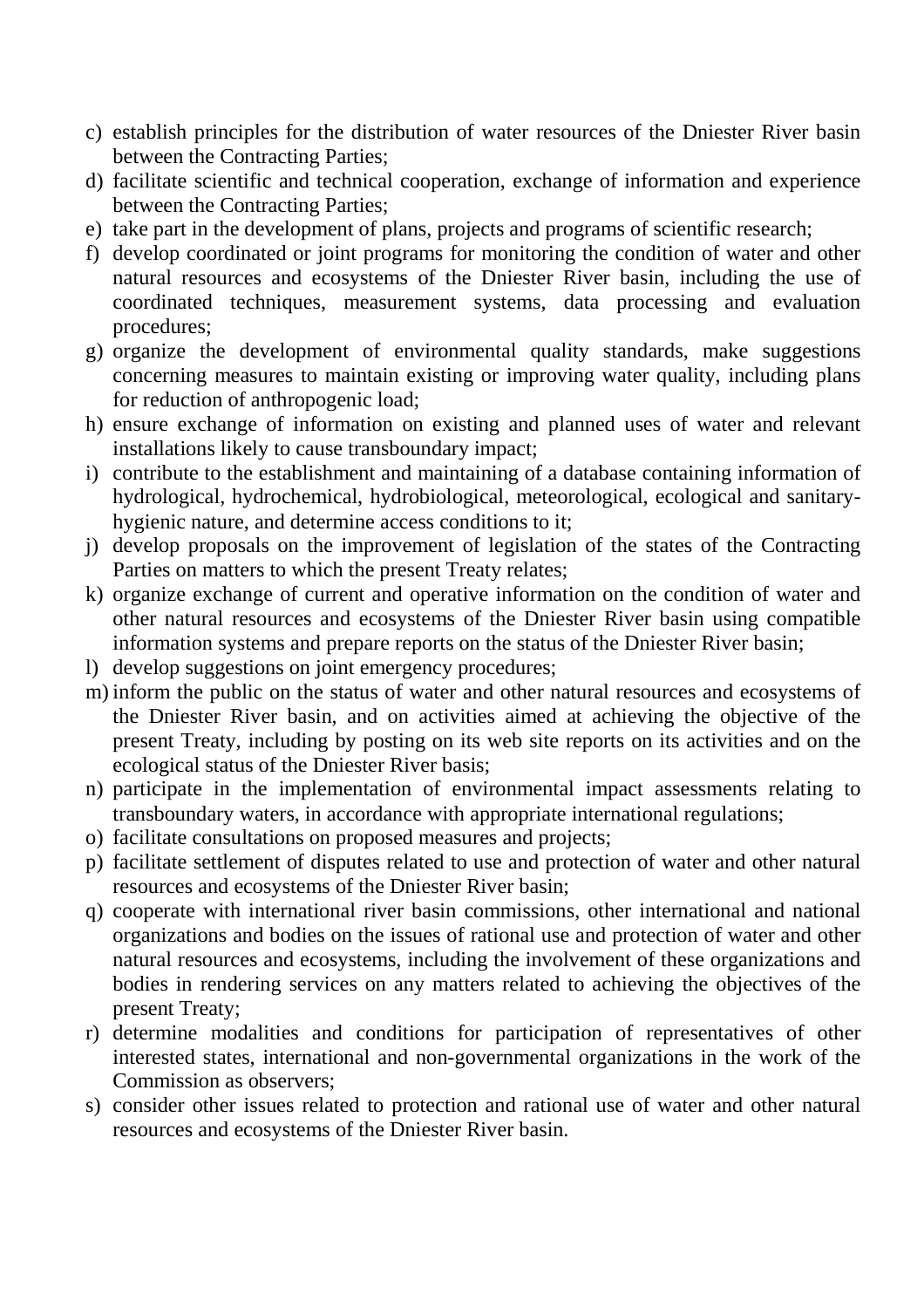## **IV. Final Clauses**

### **Article 28 Amendments**

Changes and amendments to the present Treaty shall be adopted by the Contracting Parties and shall enter into force in accordance with paragraph 1 of article 31 of the present Treaty.

# **Article 29 Annexes**

- 1. Annexes I-V to the present Treaty shall constitute an integral part thereof.
- 2. The Contracting Parties may also develop such additional annexes as they deem appropriate. Any additional annexes or amendments to existing annexes to the present Treaty shall be adopted by the Commission and shall enter into force in accordance with paragraph 1 of article 31 of the present Treaty.
- 3. Regulations to the Agreement between the Government of the Republic of Moldova and the Government of Ukraine on Joint Use and Protection of Frontier Waters of 23 November 1994 shall be applicable *mutatis mutandis* to the present Treaty.

## **Article 30 Obligations under other agreements**

- 1. The present Treaty shall not affect rights and obligations of the Contracting Parties under international treaties prior concluded by them.
- 2. In the event of contradictions between provisions of the present Treaty and the Agreement between the Government of the Republic of Moldova and the Government of Ukraine on Joint Use and Protection of Frontier Waters of 23 November 1994, provisions of the present Treaty shall prevail.

#### **Article 31 Operation of the Treaty**

1. The present Treaty shall enter into force on the date of the last written notification of the fulfilment by the Contracting Parties of their national procedures required for its entry into force, and shall be operational for five years.

2. The operation of the present Treaty shall be automatically extended for each following five-year period, unless one of the Contracting Parties informs the other Contracting Party in writing at least twelve months before termination of the relevant five-year period of its intention to terminate its operation.

3. Termination of the present Treaty shall not affect fulfilment of obligations and measures which commenced during the operation of the present Treaty.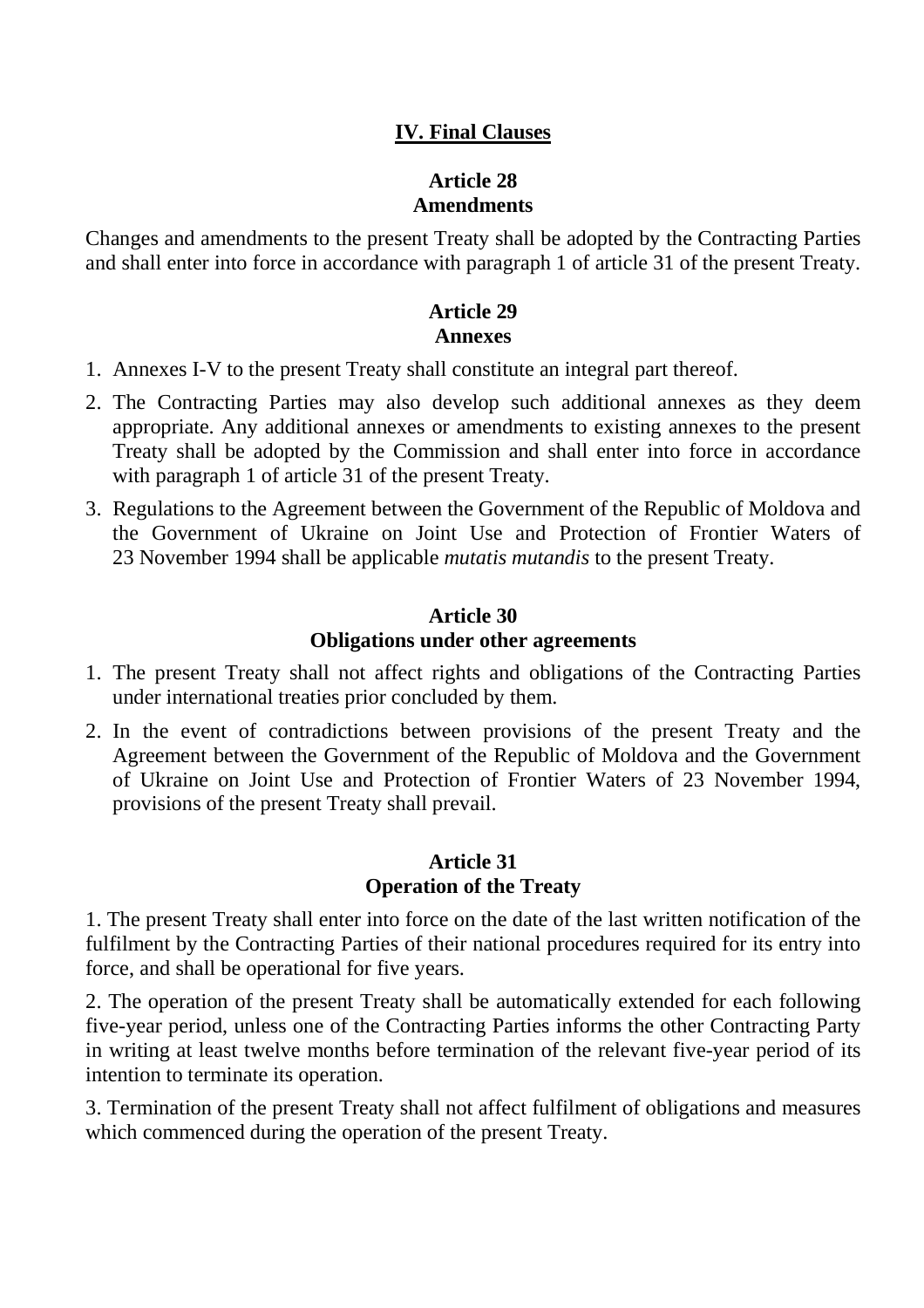Done on 29 November 2012 in Rome in two copies, each in the state languages of the Contracting Parties and in Russian, while all texts are equally authentic. In the event of disagreement as to interpretation and application of the present Treaty, the text in Russian shall be assumed as a basis.

\_\_\_\_\_\_\_\_\_\_\_\_\_\_\_\_\_\_\_\_\_\_\_\_\_\_\_

For the Government of the Republic of For the Cabinet of Ministers of Ukraine Moldova

\_\_\_\_\_\_\_\_\_\_\_\_\_\_\_\_\_\_\_\_\_\_\_\_\_\_\_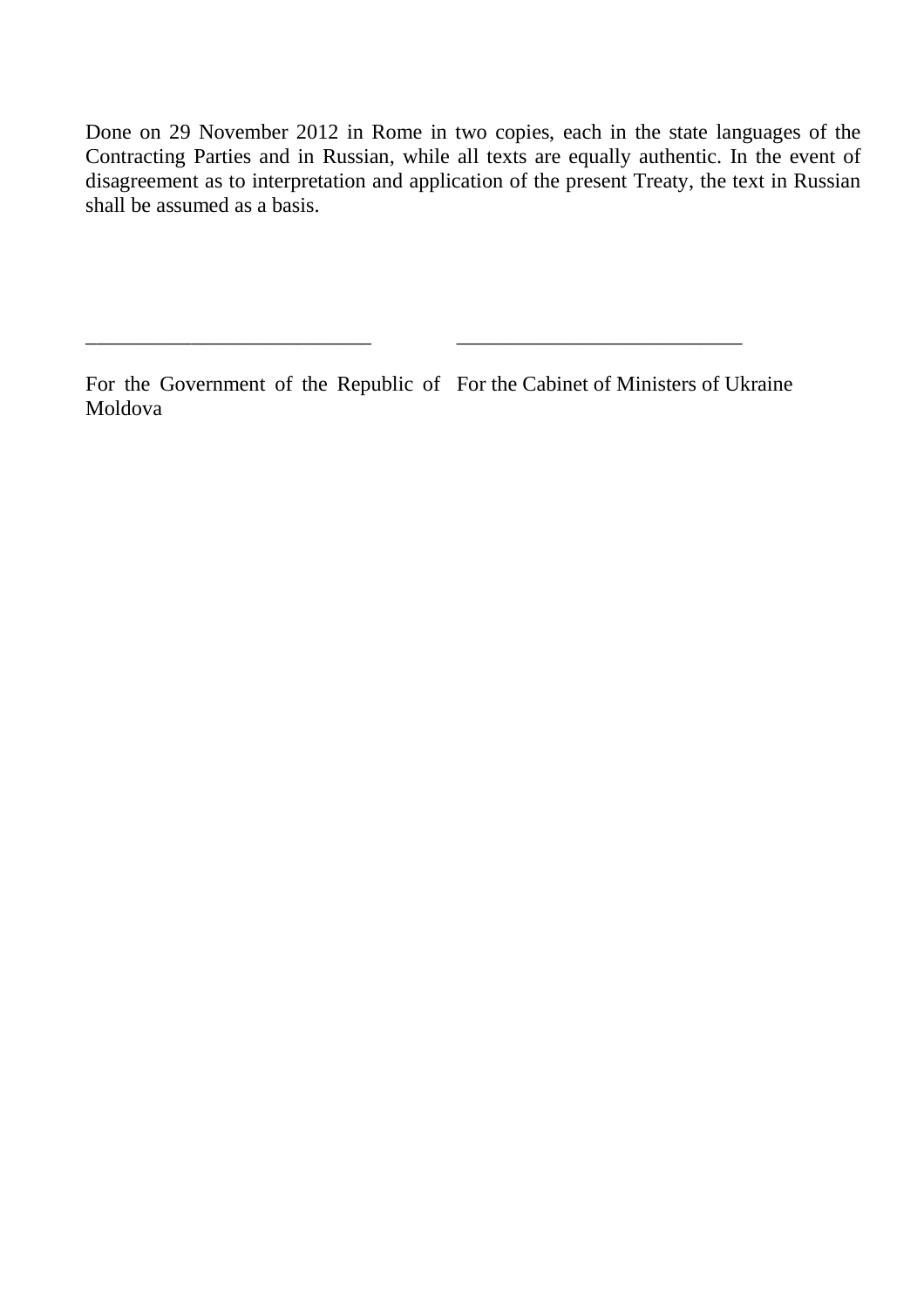#### **Annex I**

#### **REGULATED ACTIVITIES AND POLLUTANTS**

The present Annex lists activities and pollutants which shall be taken into account by the Contracting Parties when developing the Dniester River basin management plans, programs and measures for pollution reduction, control and elimination, referred to in article 6 of the present Treaty.

Such plans, programs and measures shall aim to encompass activities listed in section A and pollutant categories listed in section B selected on the basis of properties listed in section C of the present Annex.

The priority of measures shall be established by the Contracting Parties by means of assessing significance of the effects on human health, aquatic and riverside ecosystems and resources, status of ecosystems, social and economic factors, including cultural values.

### **A. Activities**

The following activities (not prioritised) shall be primarily considered when defining priorities in developing plans, programs and measures for reduction, control and elimination of pollution from surface sources:

- 1. water industry and land reclamation;
- 2. crop production;
- 3. livestock farming;
- 4. aquaculture;
- 5. cement production;
- 6. sewage sludge disposal;
- 7. dredging and dock operations;
- 8. electronics industry;
- 9. hydroelectric and thermoelectric power generation;
- 10.fertilizer industry;
- 11.food industry;
- 12.forestry;
- 13.metallurgical industry;
- 14.mining operations;
- 15.other organic and inorganic chemical industries;
- 16.paper and pulp industry;
- 17.oil refining;
- 18.oil products pipelines;
- 19.pharmaceutical industry;
- 20.development and production of biocides;
- 21.waste treatment;
- 22.shipbuilding and ship repair;
- 23.leather goods industry;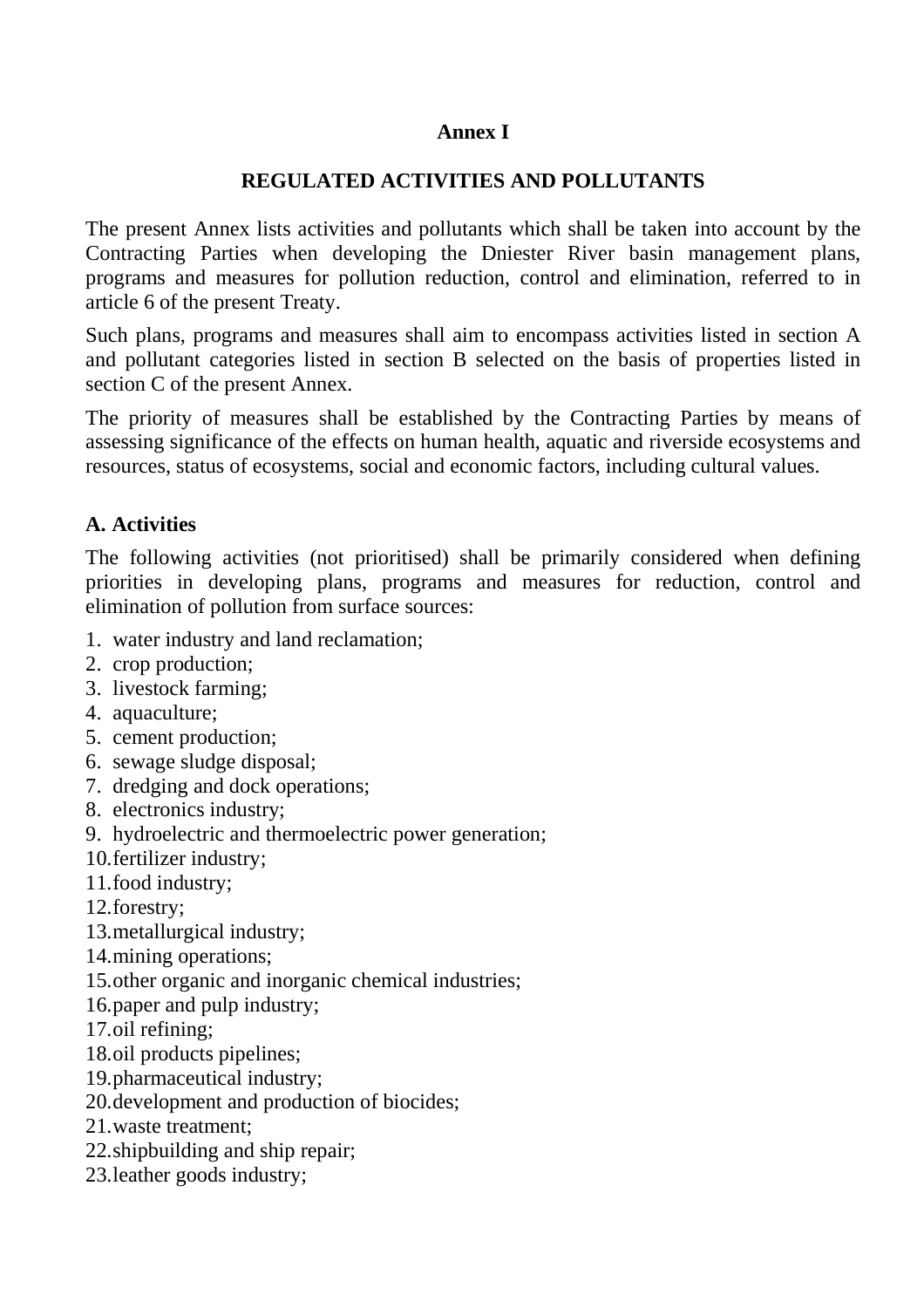24.textile industry;

25.tourism;

26.transportation;

- 27.management of domestic solid waste collection and disposal;
- 28.incineration of wastes and disposal of combustion products;
- 29.sewage treatment and disposal;
- 30.activities leading to alteration of riverside natural conditions or to the destruction of habitats.

# **В. Pollutant categories**

In developing action plans, programs and measures the Contracting Parties shall be guided by the following pollutant categories defined on the basis of dangerous or otherwise harmful properties thereof:

- 1. organohalogen compounds and substances which are likely to form such compounds in an aquatic environment, with primary attention being paid to aldrin, chlordane, DDT, dieldrin, dioxins and furans, endrin, heptachlor, hexachlorobenzene, mirex, polychlorinated biphenyls, toxaphene, as well as trihalomethanes, chloroform, dibromochlormethane and dichlorobrommethane;
- 2. organophosphorous compounds and substances which are likely to form such compounds in an aquatic or seaside environment;
- 3. organotin compounds and substances which are likely to form such compounds in an aquatic or seaside environment;
- 4. polycyclic aromatic hydrocarbons;
- 5. heavy metals and their compounds;
- 6. scavenge oils;
- 7. radioactive materials;
- 8. biocides and their derivatives;
- 9. pathogenic microorganisms, general coliforms, thermostable intestinal bacteria, coliphages and parasitological parameters;
- 10.substances causing endocrine system disorder;
- 11.crude oils and oil-based hydrocarbons;
- 12.cyanides and fluorides;
- 13.non-biodegradable detergents and other non-biodegradable surface-active substances;
- 14.compounds of nitrogen and phosphorus, and other substances which are likely to cause eutrophication;
- 15.debris (any persistent manufactured or processed solid materials which are discarded, disposed or abandoned in an aquatic or seaside environment);
- 16.thermal water discharges;
- 17.acidic or alkaline compounds which are likely to degrade water quality;
- 18.non-toxic substances causing adverse impact on the oxygen balance in an aquatic environment;
- 19.non-toxic substances which are likely to impede any lawful use of an aquatic environment;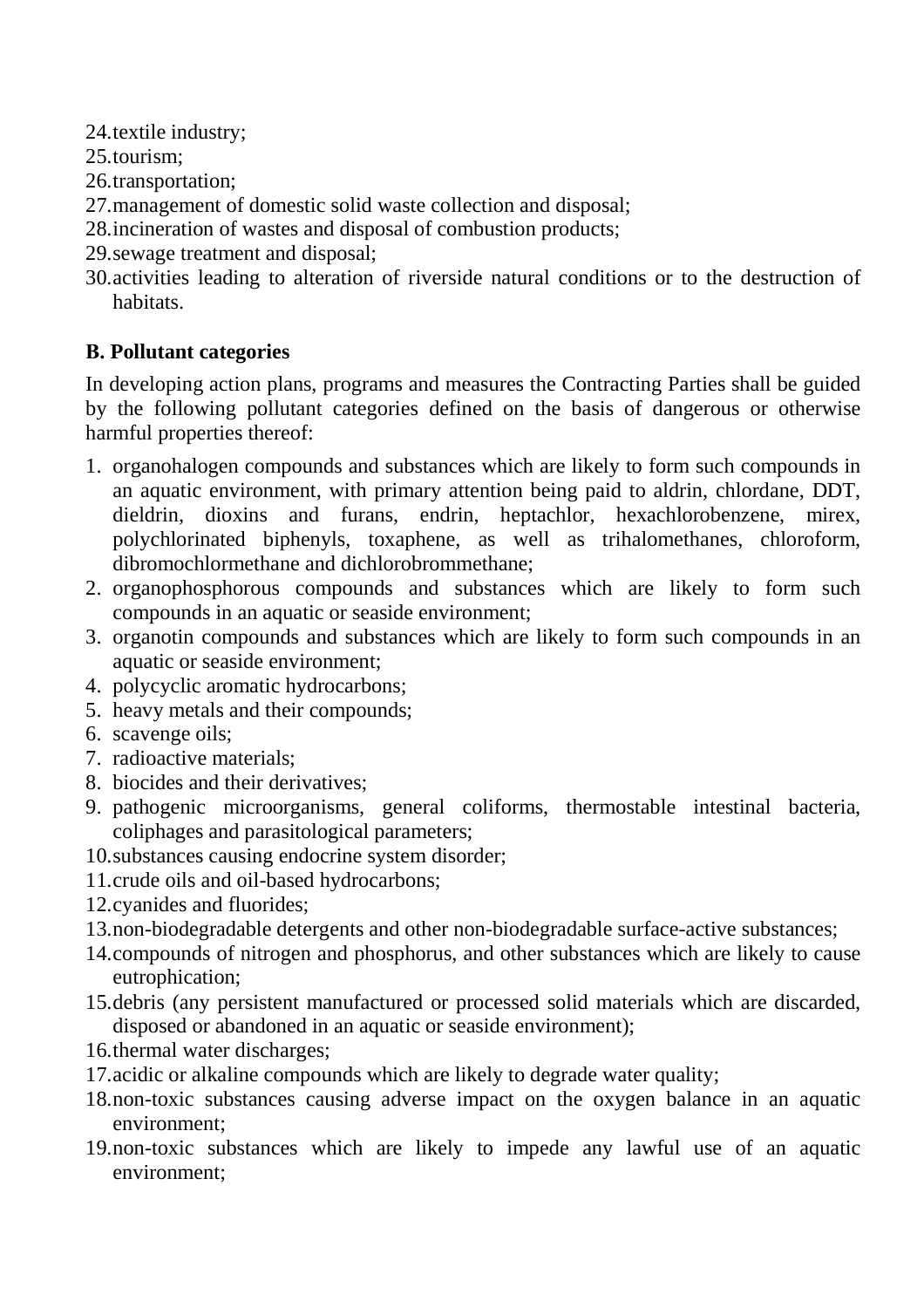20.non-toxic substances which are likely to cause adverse impact on physical or chemical properties of water.

# **С. Pollutant properties**

In developing action plans, programs and measures the Contracting Parties shall take into account, where appropriate, the following properties and factors:

- 1. persistence;
- 2. toxicity or other harmful properties (e.g. carcinogenicity, mutagenicity, teratogenicity);
- 3. bioaccumulation;
- 4. radioactivity;
- 5. ratio of lowest-observed-effect concentration to no-observed-effect concentration (NOEC);
- 6. potential to cause eutrophication;
- 7. impact on health and risks for public health;
- 8. transboundary significance;
- 9. risk of undesirable alteration of aquatic ecosystems and irreversibility or durability of effects;
- 10.adverse impact on aquatic wildlife and sustainable use of biological resources;
- 11.impact on flavour of fish products designated for human consumption;
- 12.objectionable odour, discoloration and turbidity, as well as impact on other characteristics of water; and
- 13.spread pattern (i.e. amount, manner of application and probability of reaching the aquatic environment).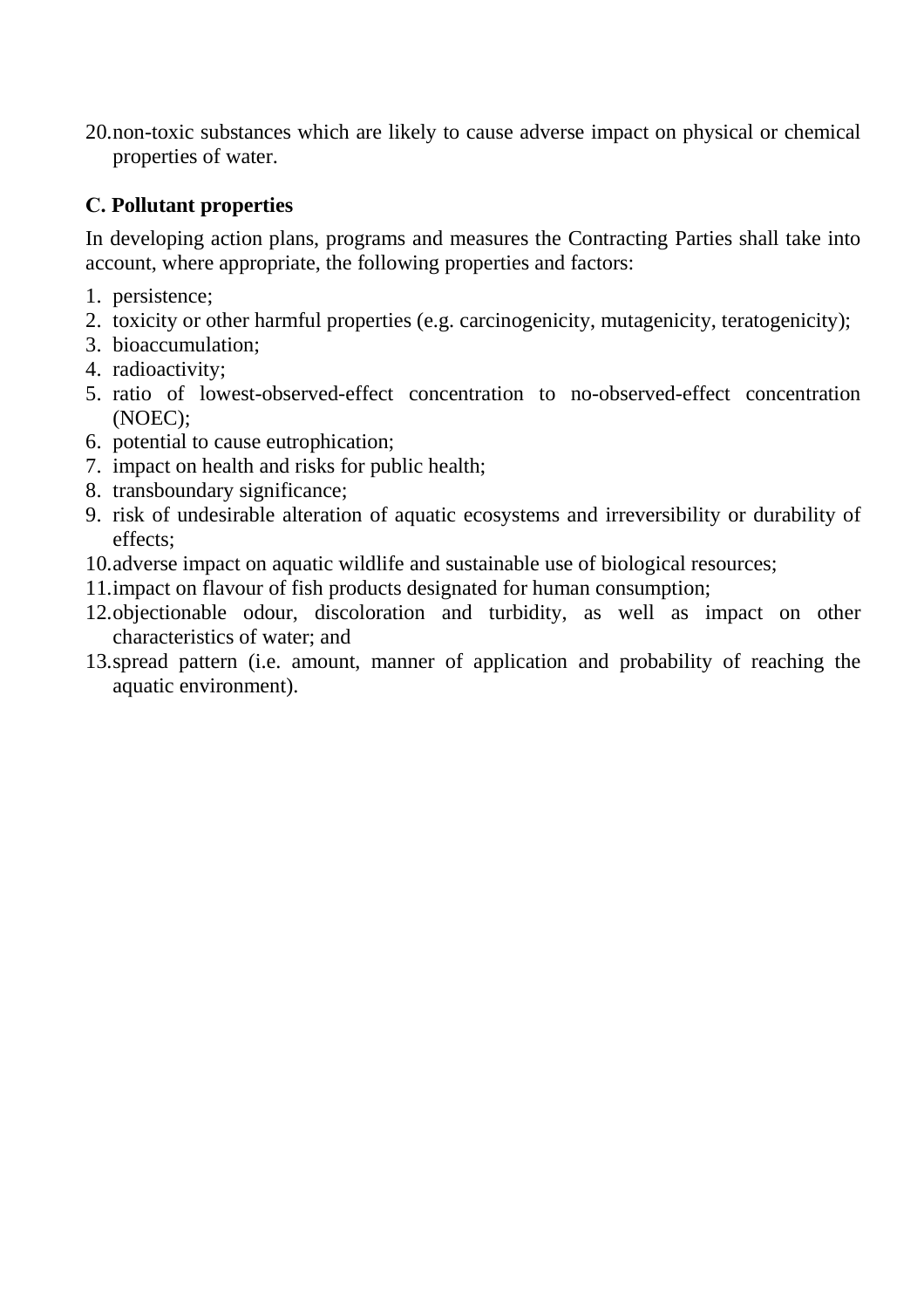### **Annex II**

### **DIFFUSE POLLUTION SOURCES FROM AGRICULTURE AND FORESTRY**

#### **A. Definitions**

For the purposes of the present Annex:

- 1. "Diffuse pollution sources from agriculture" means the dispersed pollution sources related to crop and livestock farming, with the exception of intensive livestock farming operations, which, on the contrary, belong to point pollution sources.
- 2. "Diffuse pollution sources from forestry" means the dispersed pollution sources related to forestry.
- 3. "Best management practices" means achievable and economically feasible structural and non-structural measures developed for the purposes of prevention, reduction or control of pollutant flows.

## **B. Plans for prevention, reduction, and control of diffuse pollution from agriculture and forestry**

Each Contracting Party shall, within three years after the present Treaty enters into force, develop policy principles and plans, and shall establish legal and economic mechanisms for prevention, control and reduction of water pollution in the Dniester River basin from diffuse sources from agriculture and forestry. Such policy principles, plans and mechanisms shall, *inter alia*, include the diffuse pollution sources containing biogenic elements (nitrogen and phosphorus), pesticides, sedimentary deposits, and pathogens.

The plans shall, among others, contain the following elements:

- 1. Evaluation and analysis of diffuse pollution sources from agriculture and forestry which are likely to cause adverse effect on the status of waters of the Dniester River basin, including:
	- a) evaluation of stress levels which are likely to cause adverse effect on water environment of the Dniester River basin;
	- b) identification of collateral environmental impact and potential risks for human health;
	- c) evaluation of the existing administrative system of management of diffuse pollution sources from agriculture and forestry;
	- d) evaluation of available best management practices and their effectiveness;
	- e) implementation of monitoring programs.
- 2. Political, legislative and economic measures, including:
	- a) adequacy evaluation and analysis of plans, strategies and legal mechanisms used for the management of diffuse pollution sources from agriculture and forestry, and for the development of implementation plans to effect changes required to achieve the best management practices; and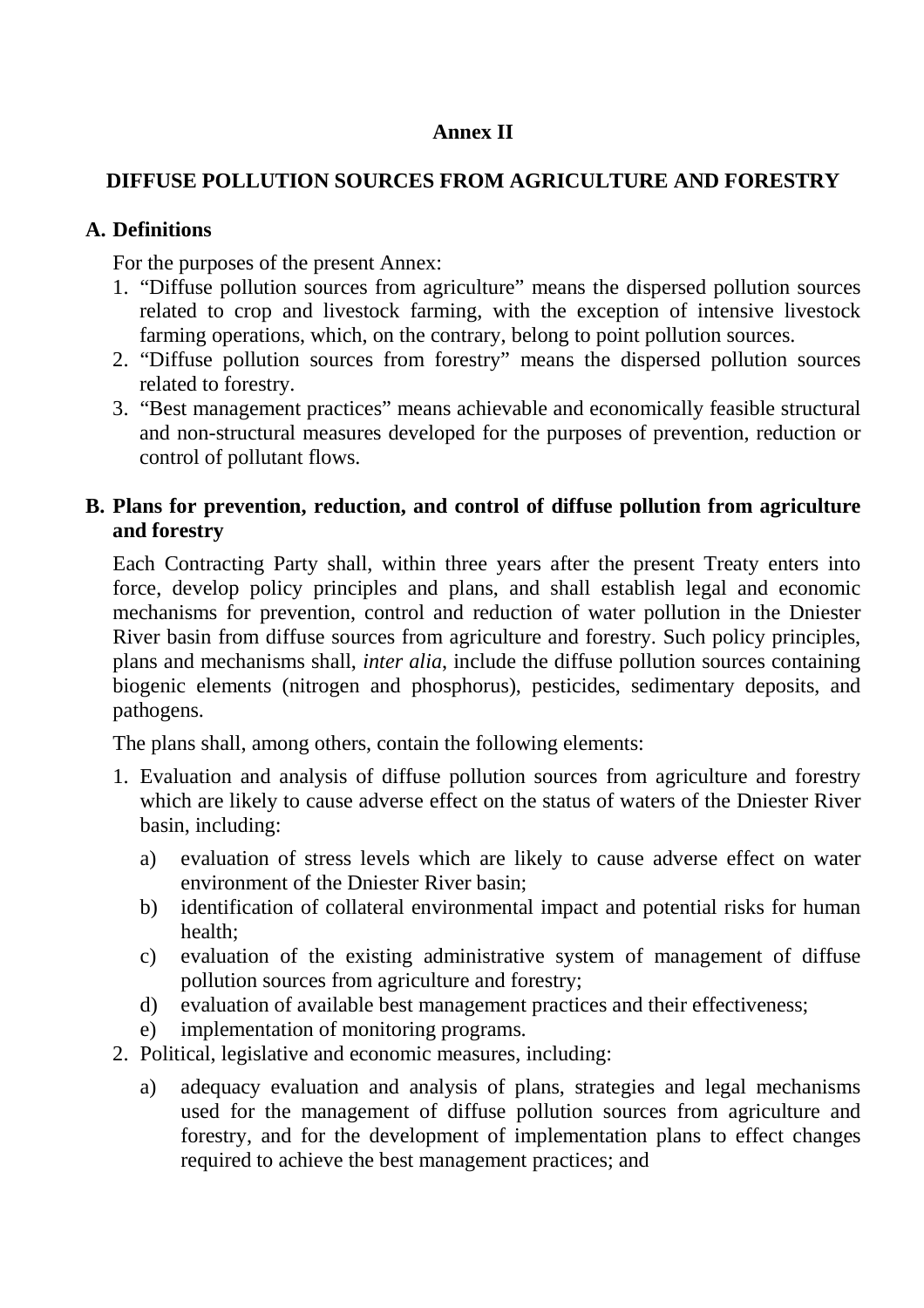b) the development and promotion of economic and noneconomic stimulation programs to widen the application of the best management practices for prevention, control and reduction of water pollution of the Dniester River basin from diffuse sources from agriculture and forestry.

## **C. Reporting**

The Contracting Parties shall prepare and exchange reports on their plans for prevention, reduction, and control of diffuse source pollution from agriculture and forestry.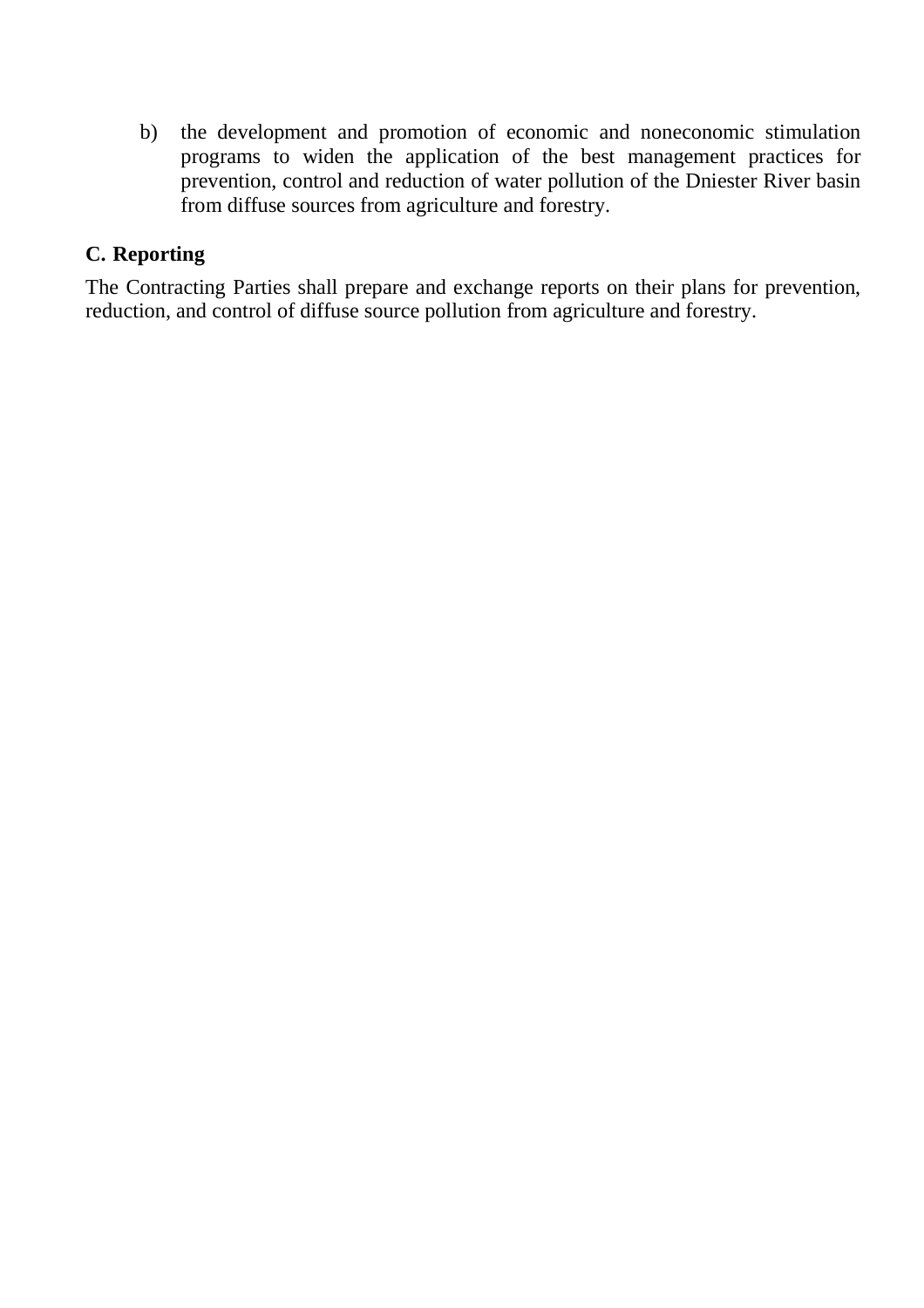## **Annex III**

## **AUTHORIZATION OF DISCHARGES**

In making decisions on the authorization of discharges containing restricted substances listed in Annex I to the present Treaty, the Contracting Parties shall take particular account, as the case may be, of the following factors:

### **A. Characteristics and composition of discharges**

- 1. Type and size of a point or diffuse source (e.g., industrial process);
- 2. Type of wastes (e.g., origin, average composition);
- 3. Form of wastes (e.g., solid, liquid or slurry);
- 4. Total amount (volume discharged, e.g., per year);
- 5. Discharge pattern (continuous, intermittent, seasonably variable, etc.);
- 6. Concentrations of respective constituents of substances, listed in Annex I, and other substances, where appropriate;
- 7. Physical, chemical and biochemical properties of waste waters.

## **B. Characteristics of discharge components as to their hazardousness**

- 1. Persistence (physical, chemical and biological) in aquatic environment and riverside;
- 2. Toxicity and other harmful effects;
- 3. Accumulation in biological materials or sediments;
- 4. Biochemical transformation into the harmful compounds;
- 5. Adverse effects on the oxygen content and balance;
- 6. Susceptibility to physical, chemical and biochemical changes in aquatic environment and interaction with other water constituents which may cause adverse biological or other effects on the uses listed in section F below;
- 7. All other characteristics as listed in section C of Annex I.

# **C. Characteristics of discharge site and receiving environment**

- 1. Hydrographic, meteorological, hydrological and topographic characteristics of a watercourse and riverside area;
- 2. Location and type of source (outfall, canal outlet, etc.) and its relation to other areas (such as recreational areas, spawning, nursery and fishing areas) and other discharges;
- 3. Degree of initial dilution achieved at the point of discharge into the receiving environment;
- 4. Dispersion characteristics such as effect of currents, tides and wind on horizontal transport and vertical mixing;
- 5. Characteristics of the receiving aquatic environment with respect to physical, chemical, biological and ecological conditions in the discharge area;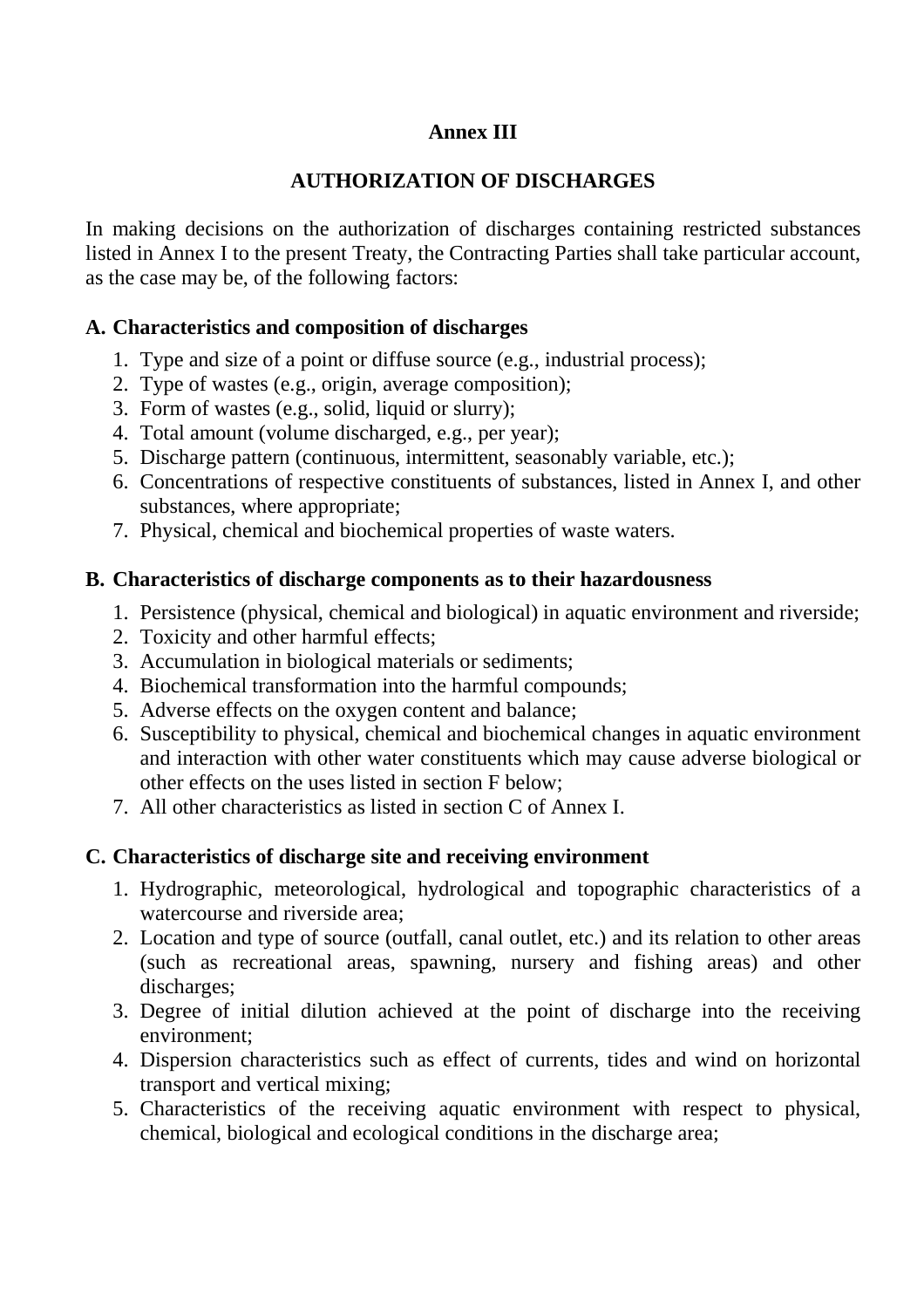6. Capacity of the receiving aquatic environment to receive waste discharges without undesirable effects.

## **D. Characteristics of types of activity or source**

- 1. Characteristics of existing technologies and management methods, including those specific to the location;
- 2. Site age, where appropriate;
- 3. Existing economic, social and cultural peculiarities.

## **E. Alternative production technologies, wastewater treatment processes or management methods**

- 1. Recycling, recovery and possibilities for re-use;
- 2. Substitution of raw materials with less hazardous or non-hazardous alternatives;
- 3. Substitution with more environmentally friendly activities or products;
- 4. Low-waste and environmentally friendly technologies and processes;
- 5. Alternative disposal methods.

## **F. Potential damage to water ecosystems and water uses**

- 1. Effects on human health through the impact of pollution on:
	- a) water used for drinking water supply;
	- b) edible aquatic organisms;
	- c) bathing waters;
	- d) aesthetic value.
- 2. Effects on water and riparian ecosystems, in particular, aquatic biological resources, endangered species and critical habitats.
- 3. Effects on other lawful uses of water resources.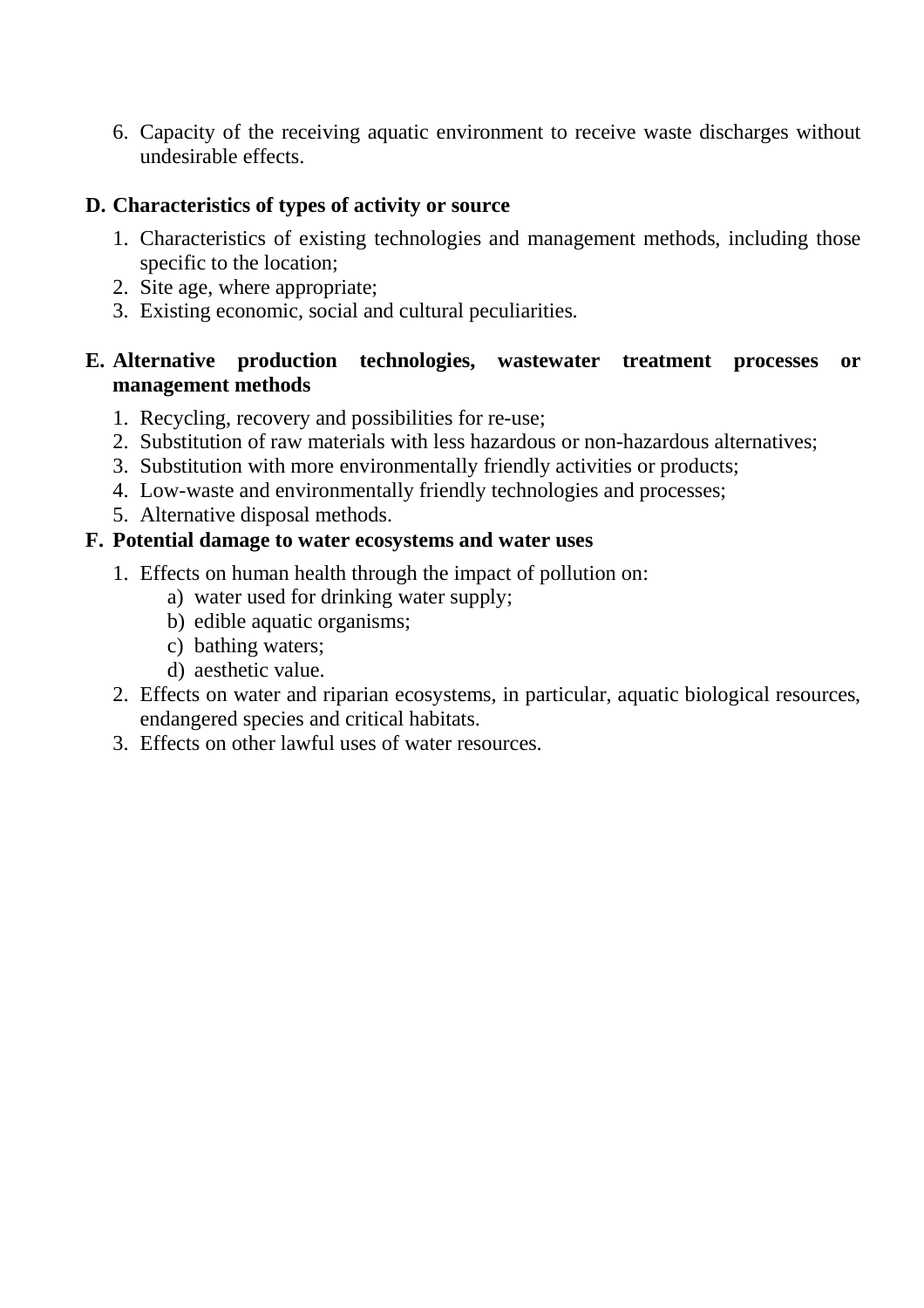#### **Annex IV**

## **BEST AVAILABLE TECHNOLOGY AND BEST ENVIRONMENTAL PRACTICES**

Pursuant to respective provisions of the present Treaty, the Contracting Parties shall employ the best available technology (BAT) and the best environmental practices (BEP) or promote implementation thereof.

#### **A. Best available technology**

- 1. The term "best available technology" means the latest stage of development (state of the art) of processes, facilities or methods of operation which indicate the practical suitability of a particular measure for limiting emissions and waste. "Technology" includes both the technology used *per se* as well as the means and methods of designing, constructing, maintaining, operating and dismantling of an installation.
- 2. In utilizing the best available technology emphasis shall be made on the use of nonwaste technology, if available.
- 3. In determining whether a set of processes, facilities and methods of operation constitute the best available technology in general or individual cases, special consideration shall be given to:
	- a) comparable processes, facilities or methods of operation which have recently been successfully tried out;
	- b) technological advances and changes in scientific knowledge and understanding;
	- c) the economic feasibility of such technology;
	- d) time limits for installation in both new and existing plants;
	- e) the nature and volume of the discharges and emissions concerned; as well as
	- f) the precautionary principle.
- 4. What is "best available technology" for a particular process will change with time in the light of technological advances, economic and social factors, as well as in the light of changes in scientific knowledge and understanding.
- 5. If the reduction of discharges resulting from the use of the best available technology does not lead to environmentally acceptable results, additional measures have to be applied.

### **B. Best environmental practices**

- 1. The term "best environmental practices" means the application of the most appropriate combination of environmental control measures and strategies.
- 2. In selecting for individual cases, at least the following graduated range of measures should be considered: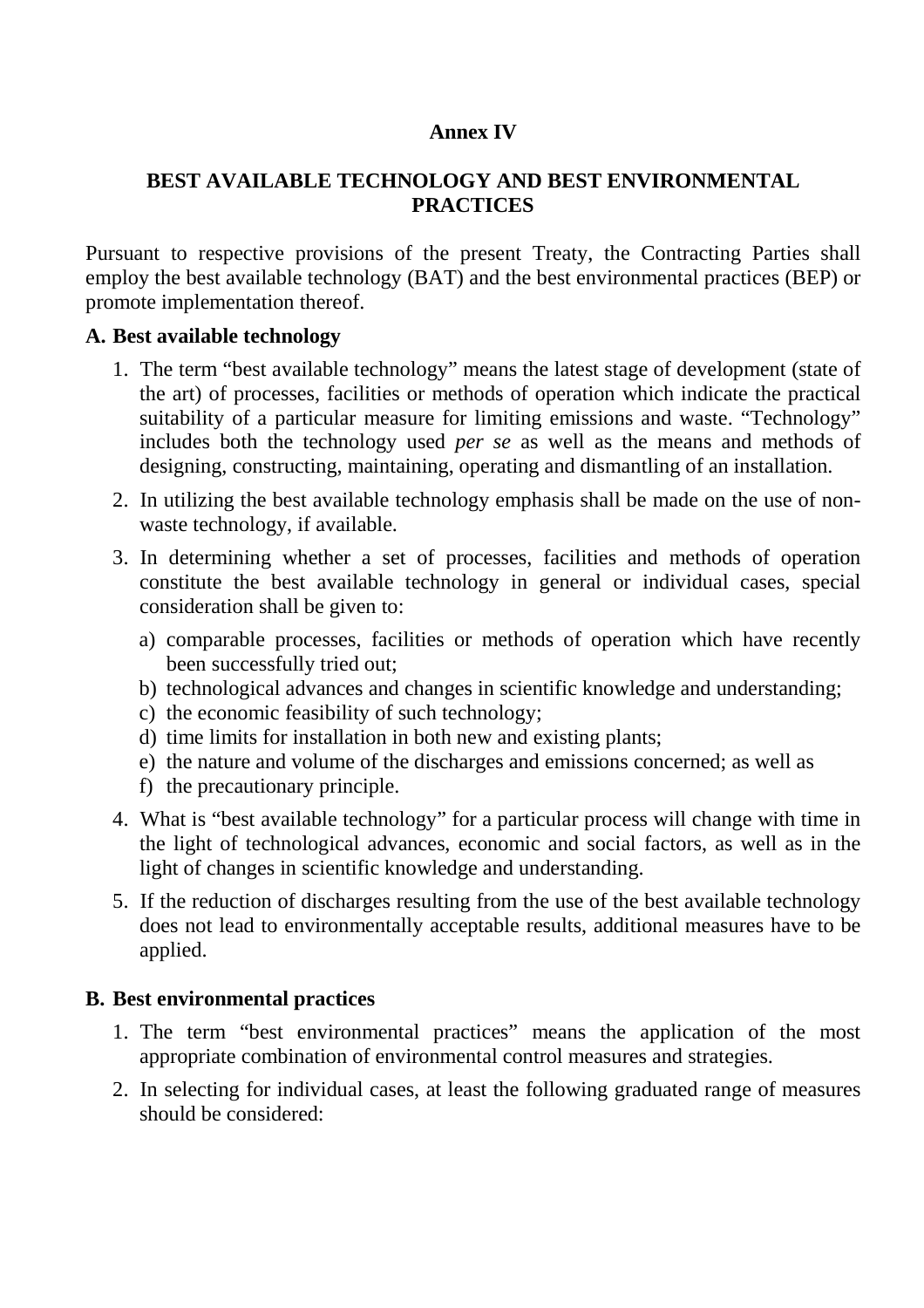- a) provision of information and education to the public and to users about the environmental consequences of the choice of particular activities and products, their use and ultimate disposal;
- b) the development and application of codes of good environment practice which cover all aspects of the product's life;
- c) mandatory application of labels informing users of environmental risks related to a product, its use and ultimate disposal;
- d) saving resources, including energy;
- e) collection and disposal systems available to the public;
- f) avoiding the use of hazardous substances or products and avoiding the accumulation of hazardous waste;
- g) recycling, recovery and re-use;
- h) application of economic instruments to activities, products or groups of products;
- i) a system of licensing, which involves a range of restrictions or a ban.
- 3. In determining what combination of measures constitute best environmental practices, in general or in individual cases, particular consideration should be given to:
	- a) the environmental hazard of the product and its production, the product's use and ultimate disposal;
	- b) substitution by less polluting processes or substances;
	- c) scale of use;
	- d) potential environmental benefit or penalty of substitute materials or activities;
	- e) advances and changes in scientific knowledge and understanding;
	- f) time limits for implementation;
	- g) social and economic implications; as well as
	- h) the precautionary principle.
- 4. It follows that "best environmental practices" for a particular source will change with time in the light of technological advances, economic and social factors, as well as in the light of changes in scientific knowledge and understanding.
- 5. If the reduction of inputs resulting from the use of best environmental practices does not lead to environmentally acceptable results, additional measures have to be applied and best environmental practices reconsidered.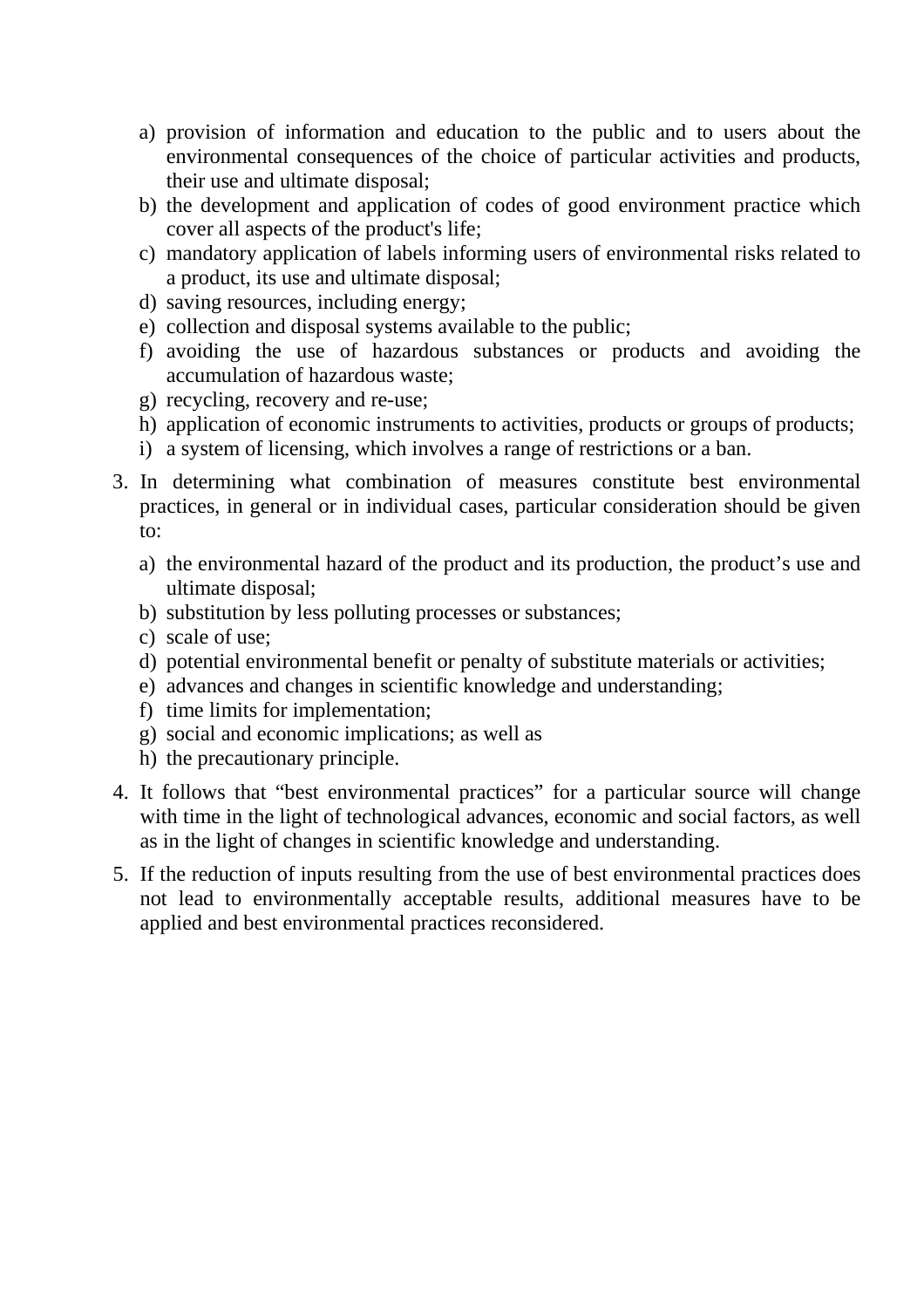## **Annex V**

# **PROTECTION OF AQUATIC BIOLOGICAL RESOURCES AND REGULATION OF FISHING IN THE DNIESTER RIVER BASIN**

### **A. Areas of cooperation**

Main areas of cooperation of the Contracting Parties include:

1. management and sustainable use of aquatic biological resources in the Dniester River basin;

2. preservation and improvement of habitats of aquatic biological resources and minimization of negative factors adversely affecting aquatic ecosystems;

- 3. regulation of fishing;
- 4. development of aquaculture;

5. scientific cooperation in the field of protection, regulation and reproduction of aquatic biological resources.

## **B. Competent authorities of the Contracting Parties**

The Contracting Parties shall designate authorities responsible for implementation of the provisions of the present Annex and inform each other accordingly within one month.

## **C. Forms of cooperation in the field of protection of aquatic biological resources and regulation of fishing in the Dniester River basin**

- 1. establishment of the Joint Working Group;
- 2. development and implementation of programs of cooperation;
- 3. exchange of information on legislation;

4. exchange of information on anti-poaching activities, the use of prohibited fishing gear and methods;

- 5. exchange of operative data in the event of man-caused or natural emergencies;
- 6. exchange of data on monitoring of aquatic biological resources;
- 7. exchange of data on ichthyology observations;
- 8. exchange of scientific and methodological information;
- 9. arranging and holding joint seminars and scientific events;

10. exchange of experience in the field of governmental control over fishing by means of internships of state inspectors of border territorial fishing control departments in the frontier areas;

11. exchange of information on implementation of fish-breeding and ameliorative measures.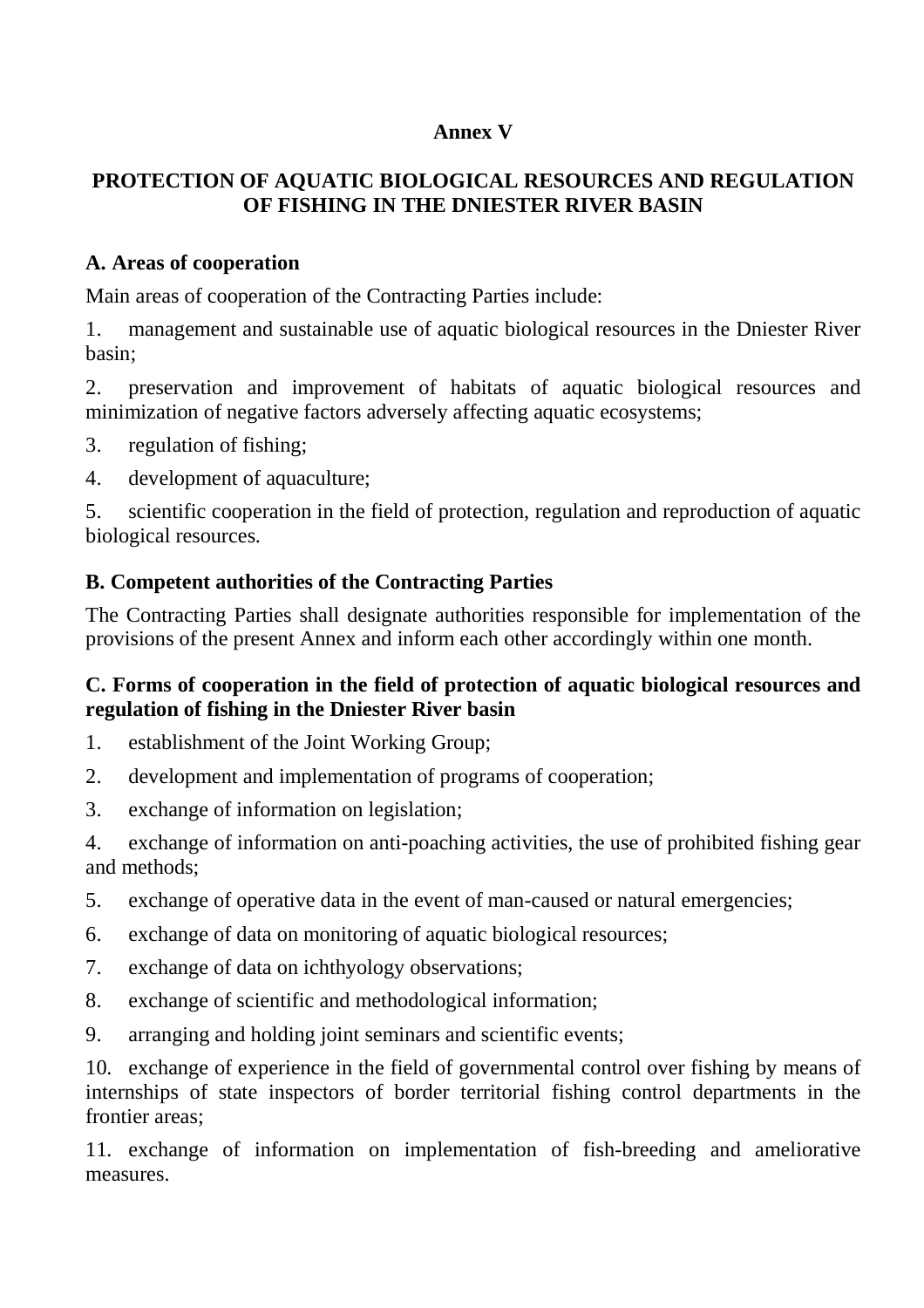# **D. Joint Working Group**

1. The Joint Working Group shall:

а) consider issues regulated by the present Annex;

b) propose measures for the protection of aquatic biological resources and regulation of fishing in the Dniester River basin;

c) provide recommendations on stocking of fish and acclimatization;

d) analyze results of scientific research under coordinated programs, including scientificresearch fishing in order to assess the state of aquatic biological resources and ensure control over their natural reproduction;

e) submit for consideration to the Contracting Parties a list of fish species and other aquatic biological resources, the production volumes of which should to be agreed between the Contracting Parties;

f) recommend, if necessary, the commencement and duration shifting of the ban on fishing;

g) prepare proposals for implementation of fish-breeding and ameliorative measures on restoration, maintenance and protection of natural spawning grounds, including clearing of floodplain lakes and streams, removal of dams on flood plains, unused for agricultural floodplains, as well as artificial reproduction of valuable fish species (in particular, sturgeons);

h) make proposals to ensure that the regime of environmental releases from reservoirs of the Dniester River basin is optimal for aquatic biological resources;

i) carry out other functions assigned to it by the Commission.

2. The Joint Working Group meets at least once a year and additionally in cases where the Contracting Parties, by mutual consent, consider it necessary. Meetings of the Joint Working Group shall, as a rule, be held alternately on the national territory of each Contracting Party.

3. Modus operandi of the Joint Working Group shall be established by agreement with the Commission.

4. Each Contracting Party shall bear the costs of participation of its representatives in the meetings of the Joint Working Group, unless they agree otherwise.

# **E. Peculiarities of regulation of fishing in the Dniester River basin**

1. Fishing in the Dniester River basin shall be carried out in accordance with requirements of the present Annex.

2. Given the specificity of the formation and exploitation of fish stocks in various isolated by waterworks areas of the Dniester River, the Contracting Parties may develop and implement separate fishing Regulations, consistent with the requirements of the present Annex, for the following sections of the river within their jurisdiction: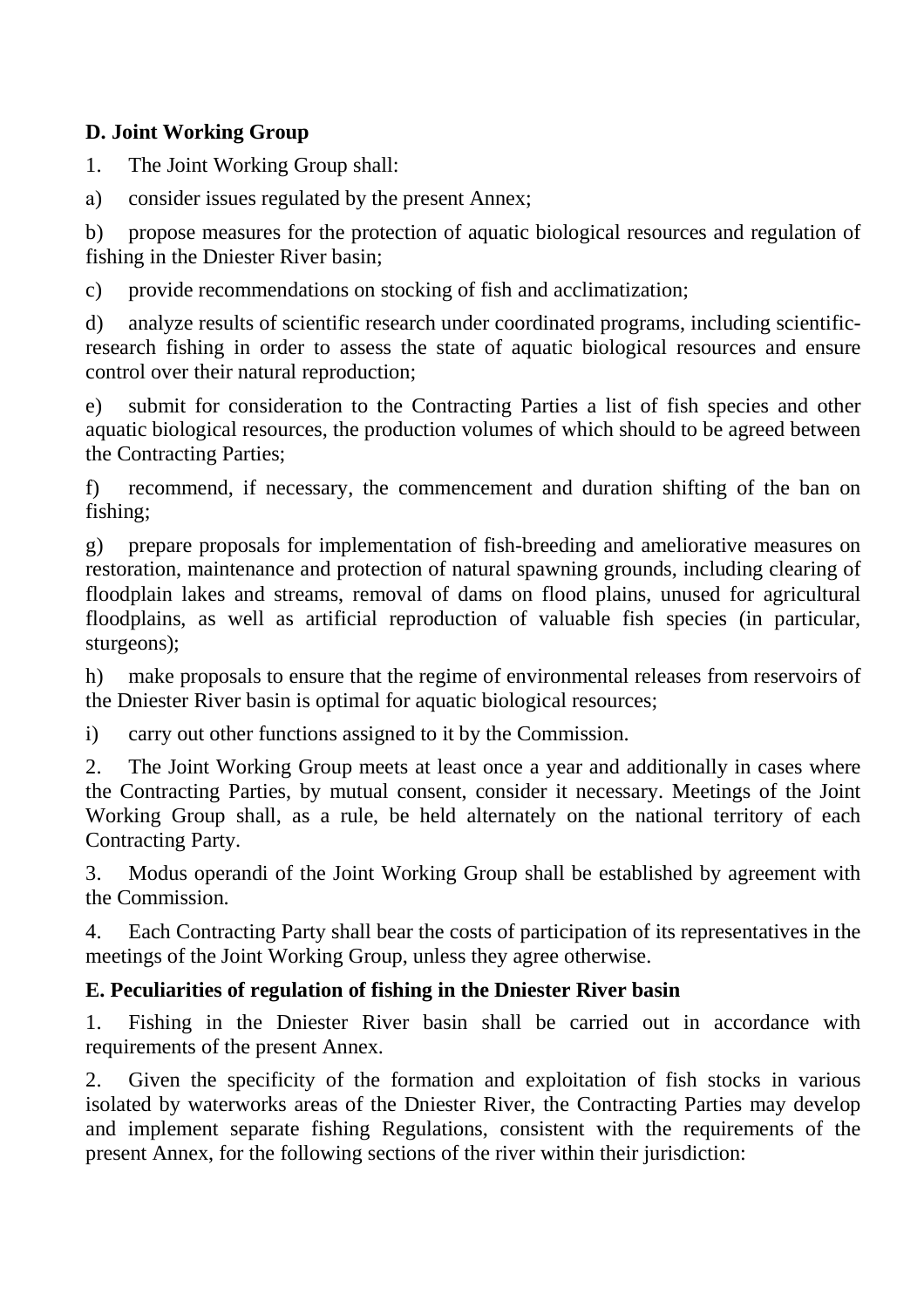- Upper Dniester - from its source to the dams of Dniester HPP and HPP-2;

- Middle Dniester - from the dam of HPP-2 to the dam of Dubosari HPP;

- Lower Dniester - from the tail-water of Dubosari HPP to the mouth of the Dniester estuary.

# **F. Periods and areas prohibited for fishing**

1. Fishing for fish and other aquatic biological resources (except for specialized herring fishing) in waters of the Dniester River basin shall be prohibited annually from April 1 to July 15 for a period of not less than 60 consecutive days.

2. Commencement of the spawning ban and its duration for certain segments of the Dniester River shall be established by relevant provisions of the national legislation of the states of the Contracting Parties and, where appropriate, by agreement between them. On the Dniester estuary the ban period may be extended to July 31.

3. Specialized herring fishing shall be permitted from April 1 to June 5. During the mass spawning of herring, the phased ban on fishing shall be established in the areas:

- from the mouth of the Dniester estuary to the village of Palanca (28 km mark) and via the Turunchiuc arm to the border of Odessa region – for at least 5 days;

- from the village of Palanca (28 km mark) to the dam of Dubosari HPP and via the Turunchiuc arm from the border of Odessa region to the village of Chobruchi – for at least 10 days.

4. Permanent and temporary areas prohibited for fishing for fish and other aquatic biological resources, including those within the territories and objects of the nature reserve fund, shall be established by relevant requirements of the national legislation of the states of the Contracting Parties.

5. The Contracting Parties, following the recommendations of the Joint Working Group and based on the results of scientific research, may shift the ban periods, as well as areas prohibited for fishing in the waters of the Dniester River, falling within the scope of the present Annex.

# **G. Protection of fish resources**

1. The Contracting Parties, following the recommendations of the Joint Working Group, may establish permanent and temporary zones of special protection regime marked with distinctive signs.

2. Permanent and temporary ban zones with special fishery conservation regime can be established to protect:

a) spawning areas, producers of fish, caviar and baby fishes in areas of development and feeding;

b) species diversity of fish and other aquatic biological resources in the most valuable parts of aquatic ecosystems;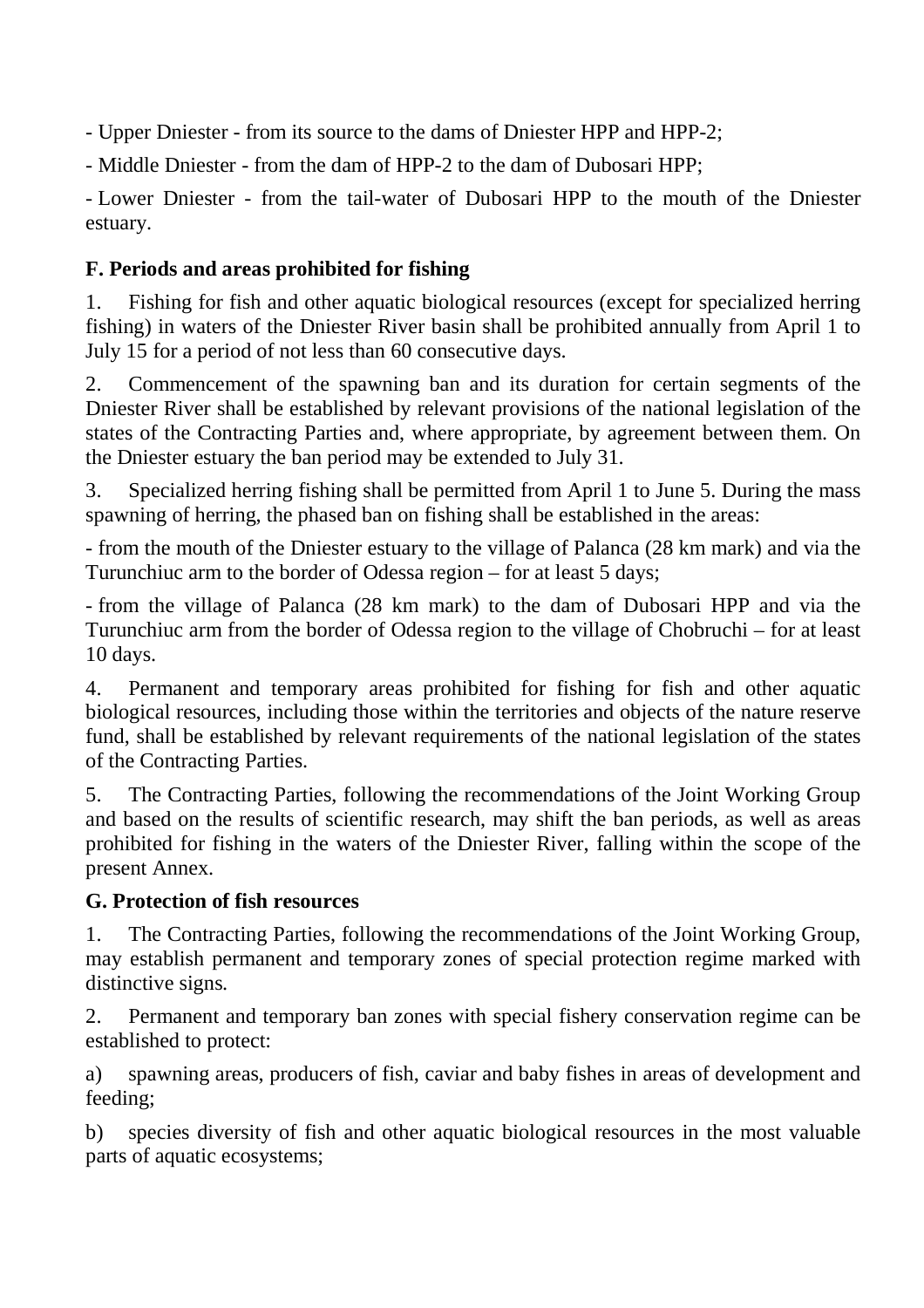c) wintering areas, permanent and temporary accumulation of fish and other aquatic biological resources.

3. Activities preventing migration, reproduction, downstream migration of baby fishes, wintering and threatening the existence of populations of fish and other aquatic biological resources, except where such activities are carried out to prevent natural and man-caused emergencies and eliminate their consequences, shall be prohibited or restricted in the Dniester River basin.

4. In order to protect fish and other aquatic biological resources, it shall be prohibited to:

a) displace, damage or destroy signs marking borders of the areas with special protection regime;

b) harvest reed, cane, bulrush and other aquatic plants without consent of competent public authorities of the states of the Contracting Parties;

c) bar by any constructions and fishing gear paths, shallow channels, deltas, arms, canals connecting rivers and channels with wetland system, floodplain lakes, swamps and flooded floodplain water bodies if this impedes free fish migration;

d) fish for migrating fish during spawning in floodplain water bodies (and from them);

e) deliberately change water discharge, if this endangers fish and other aquatic biological resources;

f) destroy or impair the state of hydraulic facilities (dams, bridges, canals) (except for taking measures to restore natural spawning) and vegetated slopes and banks along water bodies, as well as to violate the economic activities regime of water protection zones;

g) extract sand and gravel from the Dniester River without consent of competent public authorities of the states of the Contracting Parties;

h) undertake dredging and other types of construction, repairing and maintenance activities in water bodies, affecting the integrity of existing ecosystems without consent of competent public authorities of the states of the Contracting Parties.

# **H. Activities for reproduction of aquatic biological resources**

1. The Contracting Parties, following the recommendations of the Joint Working Group, shall take measures to implement programs on restoration of populations of valuable or threatened species of fish and other aquatic biological resources.

2. If necessary, the Contracting Parties may take measures to impose joint restrictions on fishing for certain species of fish and to increase commercial stocks of valuable fish species through artificial reproduction.

# **I. Sport fishing and recreational fishing**

Sport fishing and recreational fishing for fish and other aquatic biological resources shall be carried out in accordance with requirements of the national legislation of the states of the Contracting Parties.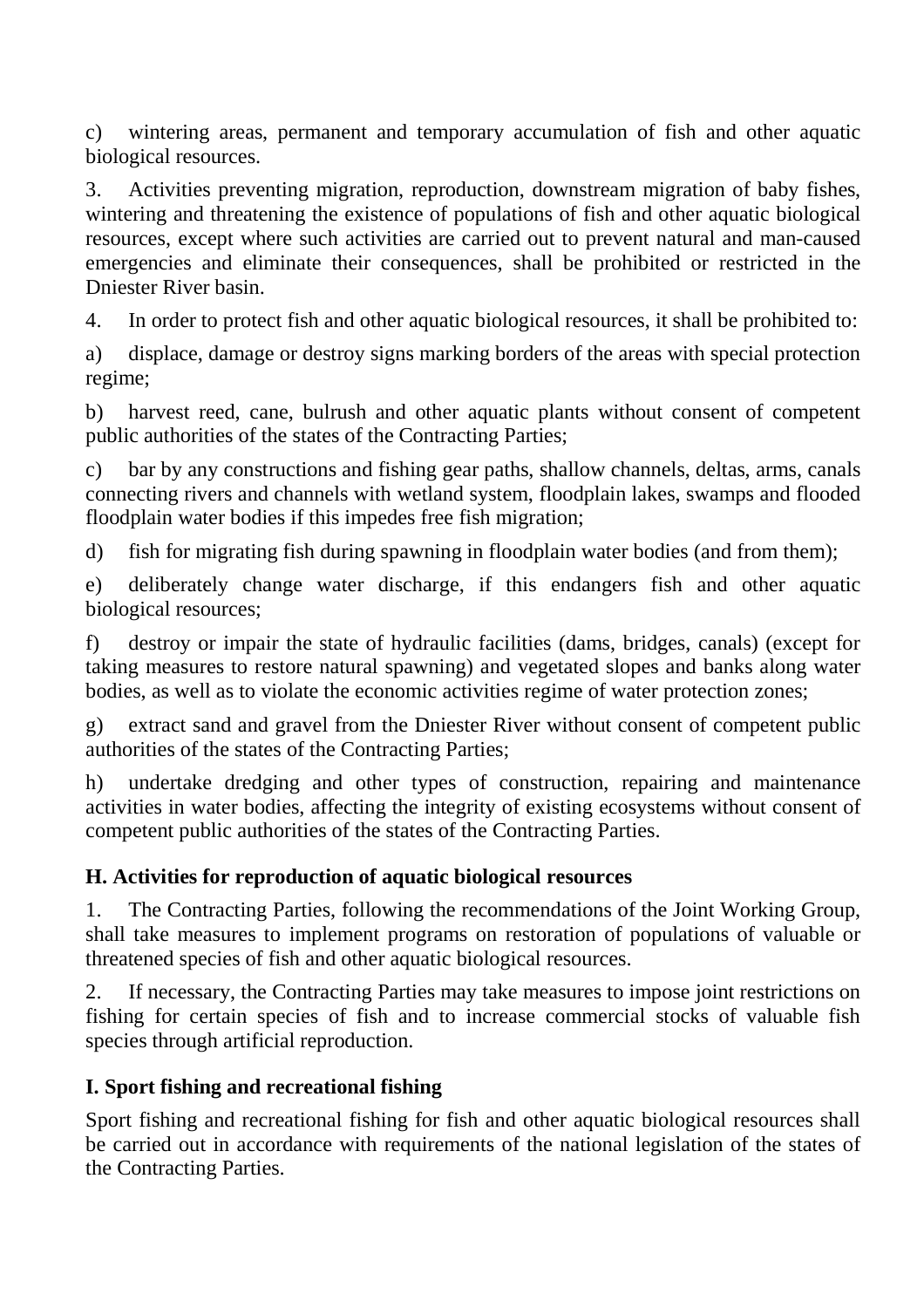## **J. Prohibited fishing gear and methods**

- 1. Prohibited fishing gear and methods:
- а) it shall be prohibited to fish and capture other aquatic biological resources:

- using explosives and toxic substances, electric current, thrust objects, firearms and airguns (except for spear guns for underwater hunting in specially designated areas for spearfishing), non-industrial fishing gear made of net-tackle materials (net-traps), by harpooning and rut;

- by constructing dams, traps, guards, except when foreseen by relevant requirements of the national legislation of the states of the Contracting Parties;

b) when fishing and capturing other aquatic biological resources it shall be prohibited to use nets of filaments (fishing line), except for those intended for commercial fishing, as well as fishing gears with a mesh size below the size foreseen by relevant requirements of the national legislation of the states of the Contracting Parties;

c) it shall be prohibited to occupy with fishing gear and other constructions for capturing fish and other aquatic biological resources more than 2/3 of the width of the river stream, spring, path, shallow channel, delta, as well as to set nets from opposite banks "into the lock";

d) it shall be prohibited to place shutter fishing gear in a checkerboard pattern;

e) it shall be prohibited to use commercial fishing gears made of netting and other materials of all types and names without permitting documents;

2. National legislation of the states of the Contracting Parties may also provide for other restrictions and bans on fishing gear and methods.

# **K. Minimum commercial size and permissible mesh size**

1. The minimum size of fish and other aquatic biological resources (cm), permissible for capturing in the Dniester River basin:

| Asp          | $-30$ |
|--------------|-------|
| Roach        | - 18  |
| Crucian carp | - 15  |
| Chub         | - 24  |
| Zope         | - 18  |
| Grass carp   | $-40$ |
| Common carp  | $-25$ |
| Tench        | $-20$ |
| Vimba        | $-22$ |
| Bighead carp | - 30  |
|              |       |